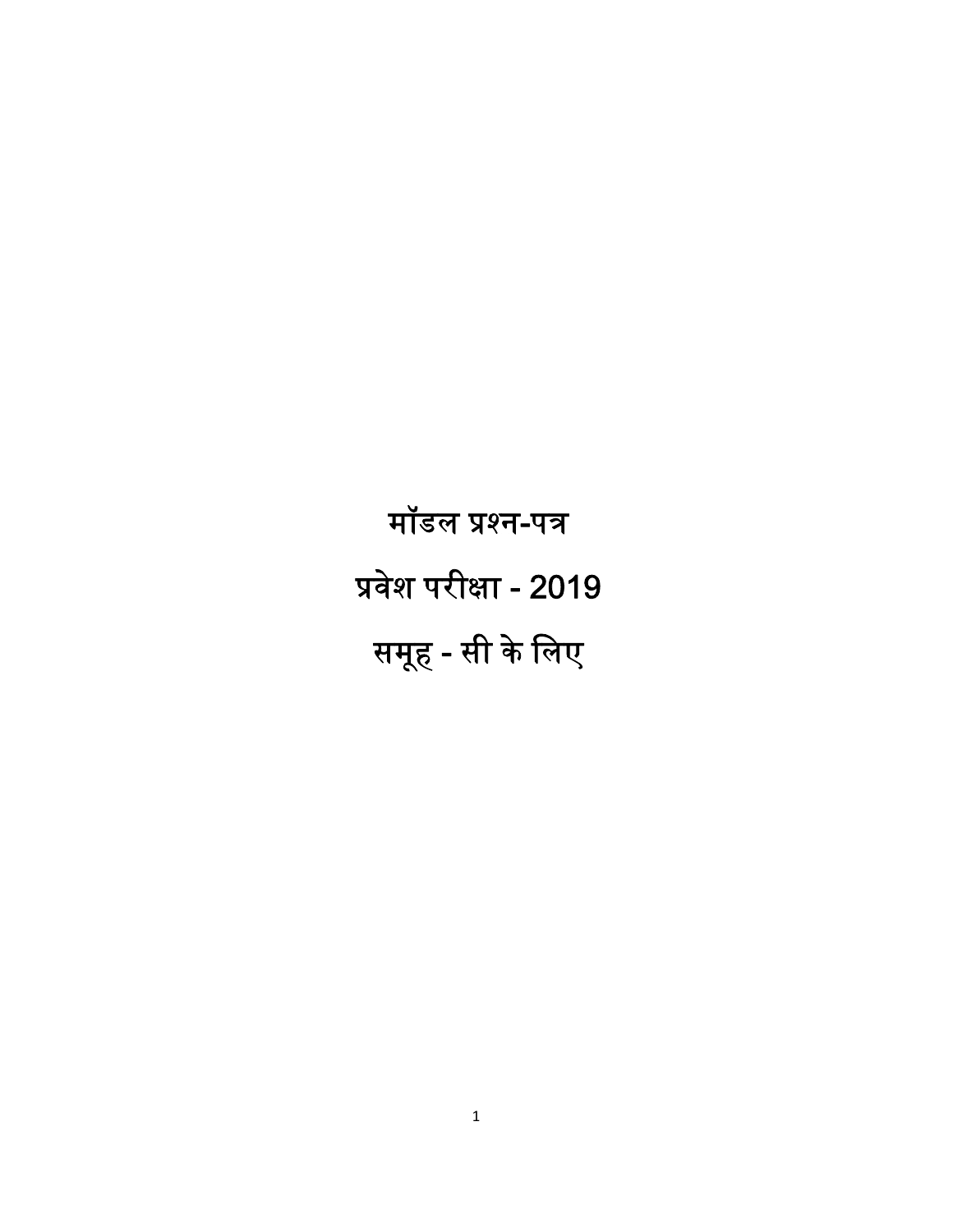पर᳤् पतर् कर्मांक...................................

# प्रवेश परीक्षा 2018 (ग्रुप सी)

रोल नंबर ..... अिधकतम अंक – 150 समय सीमा - 90 िमनट

## महत्वपूर्ण निर्देश

- 1. इस प्रश्न पुस्तिका में कुल 150 प्रश्न हैं। सभी प्रश्न अनिवार्य हैं।
- 2. प्रत्येक प्रश्न के चार वैकल्पिक उत्तर अ, ब, स और द दिए गये हैं जिनमें से एक सही है।
- 3. ओ.एम.आर. शीट उम्मीदवार को अलग से दी जाएगी, जिसमें सही उत्तर को पूरा भरना है।
- 4. प्रश्न के एक से अधिक उत्तर दिये गये तो वह स्वतः ही रद्द हो जाएगा।
- 5. उᱫर गलत होने पर अंक नहᱭ काटे जाएंगे।
- 6. रफ कार्य इस पुस्तिका में ही करना होगा।
- 7. यह प्रश्नपत्र परीक्षा खत्म होने के बाद ओ.एम.आर. शीट के साथ जमा करवाना है। अन्यथा उम्मीदवार को परीक्षा से अनुपिस्थत समझा जाएगा।
- 8. परीक्षा के दौरान अनुशासन बनाए रखें।
- 9. अनुवाद व अन्य विसंगति में अंग्रेजी का प्रश्न सही माना जाएगा।

# Entrance Test 2018 (Group C)

Roll No.............. Maximum Marks-150 Time Limit-90 Minutes

#### Important Instructions:

- 1. This question booklet contains total 150 questions. Answer all the questions.
- 2. Each question has four options (a), (b), (c) and (d), out of which one is correct.
- 3. The candidate is required to darken completely correct option in the OMR answer sheet supplied separately.
- 4. Answer will get cancelled if it is not answered or two or more answers are given.
- 5. There will be no negative marking.
- 6. Rough work may be done in this question booklet itself.
- 7. Submit the entrance test paper along with OMR answer sheet to the invigilator otherwise the candidate will be considered absent.
- 8. Maintain discipline during the examination.
- 9. In case of doubt or discrepancy in translation English version will be treated as correct.

#### Signature of the Invigilator Signature of the Candidate Signature of the Candidate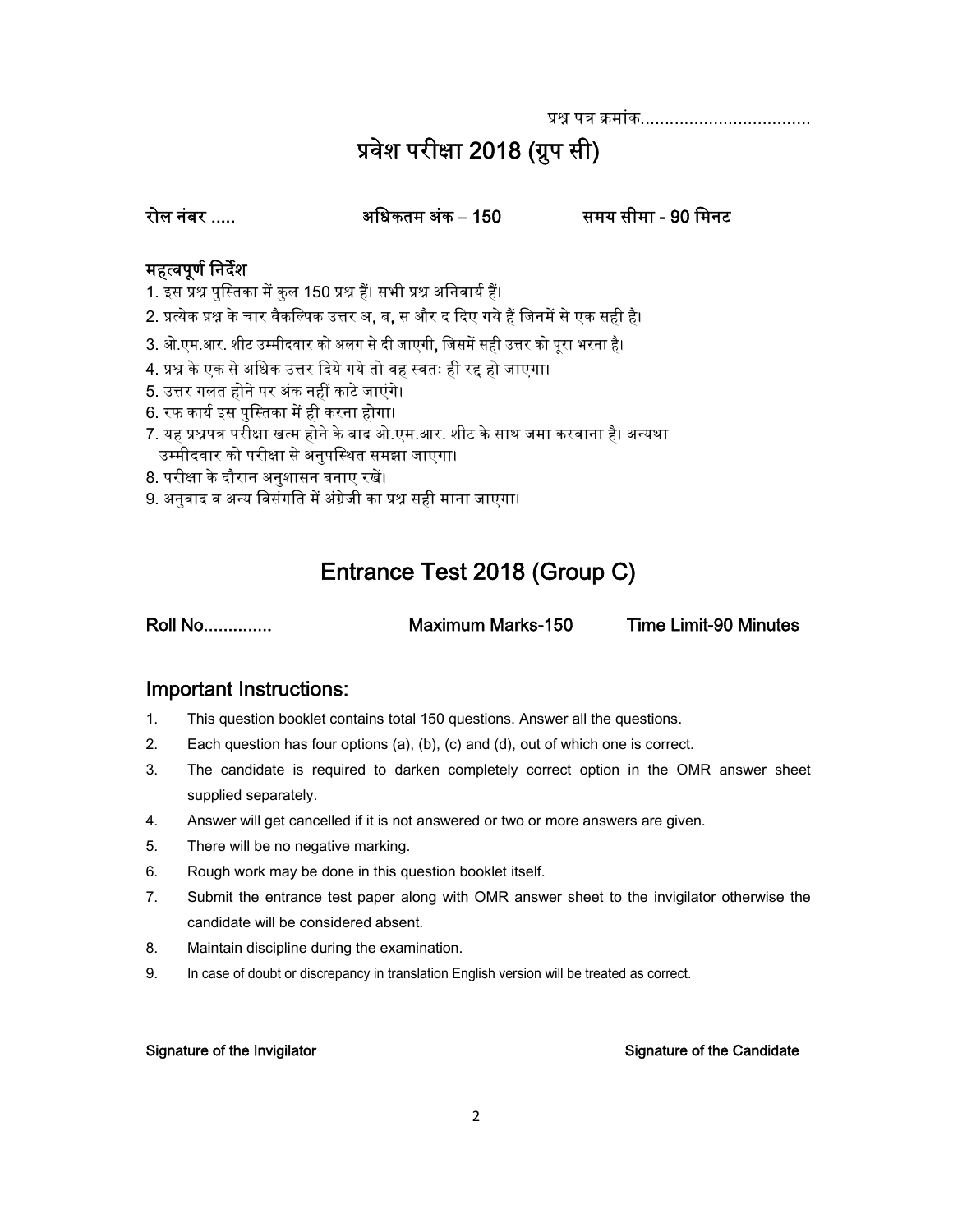## निर्देश ( प्रश्न 1- प्रश्न 4) : निम्नलिखित पाठ पढ़ें और इसके आधार पर प्रश्नों का उत्तर दें।

जब कोई युवा अपने घर से बाहर निकलता है तो पहली कठिनाई उसे मित्र चुनने में पड़ती है। यदि उसकी स्थिती बिलकुल एकांत और निराली नहीं रहती तो उसकी जान-पहचान के लोग धड़ाधड़ बढ़ते जाते हैं और थोड़े ही दिनों में कुछ लोगों से उसका हेल-मेल बढ़ते-बढ़ते मित्रता के रूप में परिणत हो जाता है। मित्रों के चुनाव की उपयुक्तता पर उसके जीवन की सफलता निर्भर हो जाती है, क्योंकि संगति का गुप्त प्रभाव हमार<mark>े</mark> आचरण पर बड़ा भारी पड़ता है। हम लोग ऐसे समय में समाज में प्रवेश कर के अपना कार्य आरंभ करते हैं, जबकि हमारा चित्त कोमल और हर तरह का संस्कार ग्रहण करने योग्य रहता है। हमारे भाव अपरिमार्जित और हमारी प्रवृत्ति अपरिपक्व रहती है। हम लोग कच्ची मिट्टी की मूर्ति के समान रहते हैं, जिसे जो जिस रूप में चाहे, उस रूप में ढाले-चाहे राक्षस बनाए, चाहे देवता।

- 1. घर से निकलने पर किसी युवा को पहली कठिनाई क्या होती है?
	- अ. खान-पान की
	- ब. मित्र चुनना
	- स. रहने को घर
	- द. धन की कमी
- 2. हेल-मेल बढ़ते-बढ़ते किस रूप में परिणत हो जाता है?
	- अ. जान-पहचान के रूप में
	- ब. शत्रुता के रूप में
	- स<sup>.</sup> सफलता के रूपमें
	- द. सित्रता के रूप में
- 3. हमारे आचरण पर िकस का भारी पर्भाव पड़ता ह? ै
	- अ. संगित का
	- ब. समाज का
	- स. मित्रों का
	- द. संबंधियों का
- 4. किस अवस्था में हमारे भाव अपरिमार्जित और हमारी प्रवृत्ति अपरिपक्व रहती है?
	- अ. बाल्यावस्था में
	- ब. वृद्धावस्था में
	- स. युवावस्था में
	- ट**. बचपन** में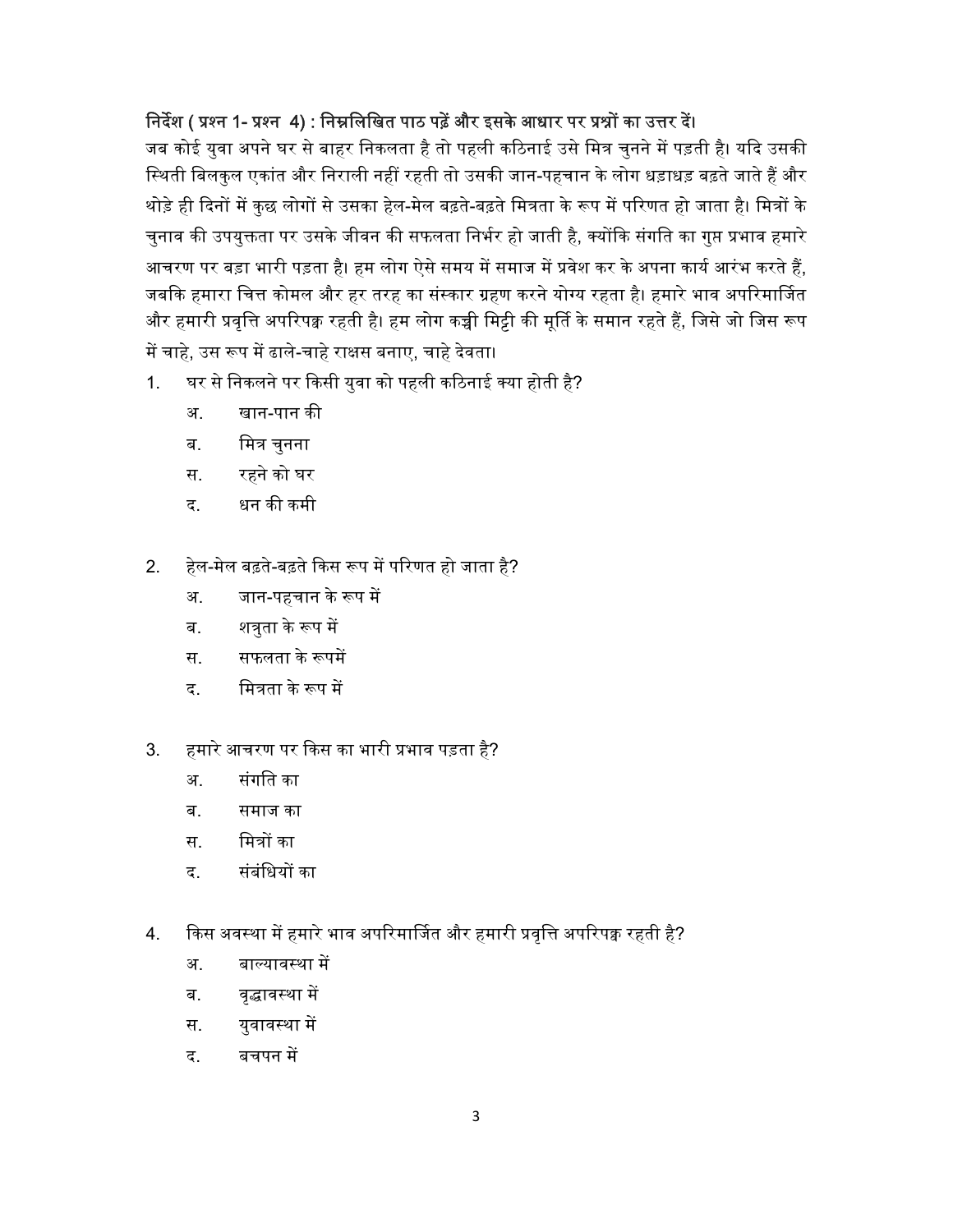- 5. फूल िकस पर्कार की संज्ञा है
	- अ. जाितवाचक संज्ञा
	- ब. व्यक्तिवाचक संज्ञा
	- स. भाववाचक संज्ञा
	- द. द्रव्यवाचक
- 6. जो शब्द संज्ञा के स्थान पर बोले जाते हैं उन्हें ………………. कहते हैं.
	- अ. िवशेषण
	- ब. तत्सम
	- स. अव्यय
	- द. सवर्नाम
- 7. "लोहे के चने चबाना " मुहावरे का अर्थ है
	- अ. दोष लगाना
	- ब. बहुत तंग करना
	- स. बहुत मुिश्कल काम होना
	- द. रहस्य िछपा होना

# तिर्देश ( प्रश्न 8 - प्रश्न 10):निम्नलिखित प्रश्नों में अंग्रेजी में एक वाक्य दिया गया है। दिए गए विकल्पों से वाक्य का सही हिंदी अनुवाद चुनें।

Instructions (Q. 8– Q. 10): In the following questions a sentence is given in English. From the given alternatives choose the correct Hindi translation of the given sentence.

- 8. Milk is getting cold
	- अ. दूध ठंडा हो रहा है
	- ब. दूध ठंडा हो जाएगी
	- स. दूध ठंडा है
	- द. दध ठंडा होगा
- 9. It hardly ever rains there.
	- अ. वहां शायद ही कभी बािरश होती है
	- ब. बहां अक्सर बारिश नहीं होती है
	- स. वहां किठन बािरश होती है
	- द. वहां अक्सर बािरश होती है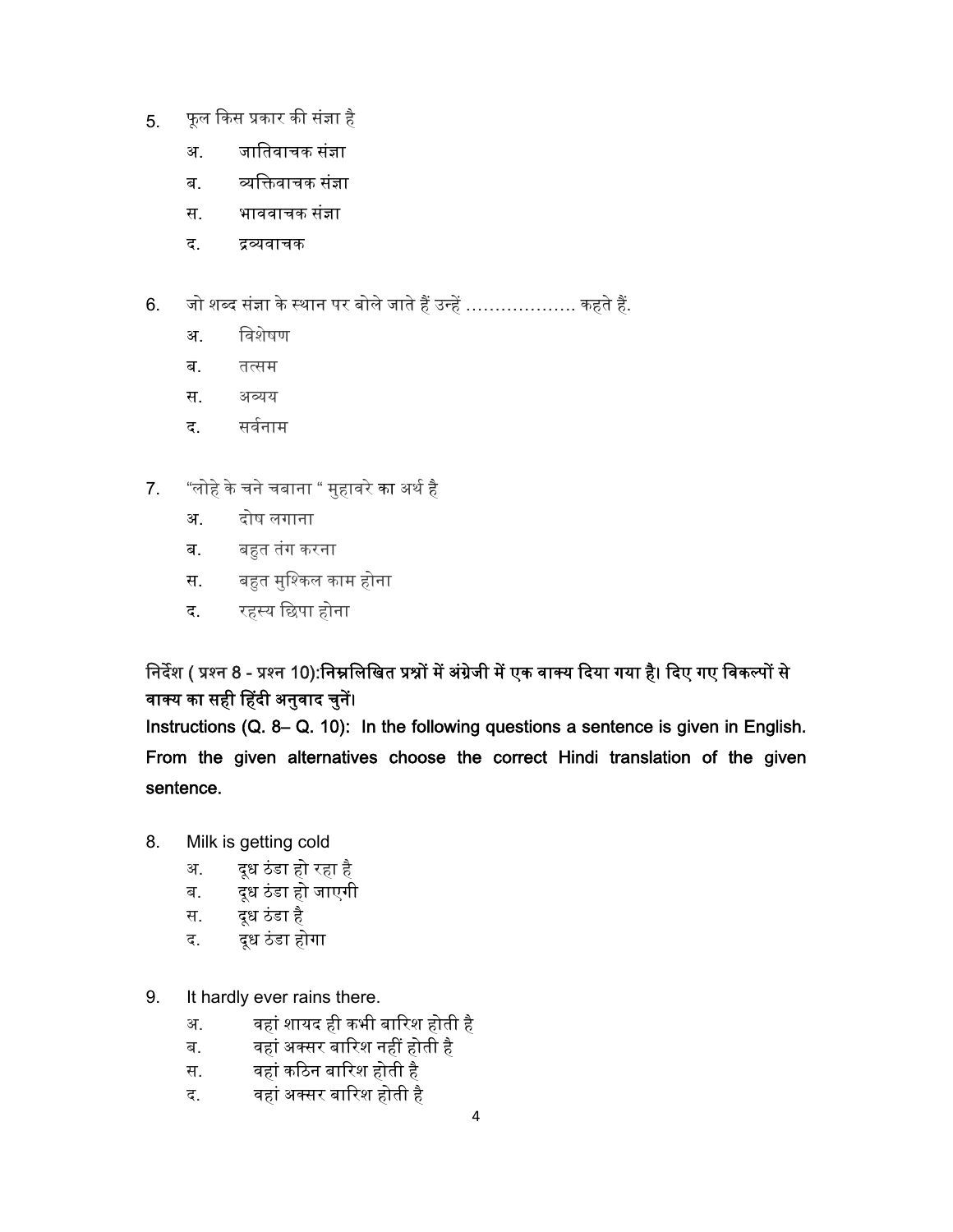- 10. You are a good orator
	- अ. आप एक अच्छे श्रोता हैं
	- ब. आप एक अच्छे वक्ता हैं
	- स. आप एक अच्छे आलोचक हैं
	- द. अाप एक अच्छे लेखक हैं

# Instructions (Q. 11 to Q. 14): Read the following passage and answer the questions based on it.

Regular physical activity provides numerous health benefits – from leaner bodies and lower blood pressure to improved mental health and cognitive functioning. As the school physical education programme promotes physical activity and can teach skills as well as form or change behavior, it holds an important key to influencing health and well – being across the life span. To improve the fitness of students, we need to rethink the design and delivery of school – based physical education programme. Adults in the United States think that information about health is more important for students to learn the content in language arts, mathematics, science, history or any other subject. Despite this high ranking, most school devotes minimal curriculum time to teaching students how to lead healthy lives. Our first step might be to consider ways to increase curriculum time devoted to physical education. In addition, schools need to thoughtfully analyse the design and delivery of school physical education programme to ensure that they are engaging, developmentally appropriate, Inclusive and instructionally powerful.

- 11. According to this passage, regular physical activity is needed to
	- a. Control one's blood pressure
	- b. Lose one's weight
	- c. Improve one's cognitive skills
	- d. Improve one's physical as well as mental health
- 12. In order to tone up the physical education programme
	- a. It should be made compulsory at school
	- b. An assessment of the existing programme should be made
	- c. A committee should be set up n every school
	- d. Theprogramme should be reoriented and implemented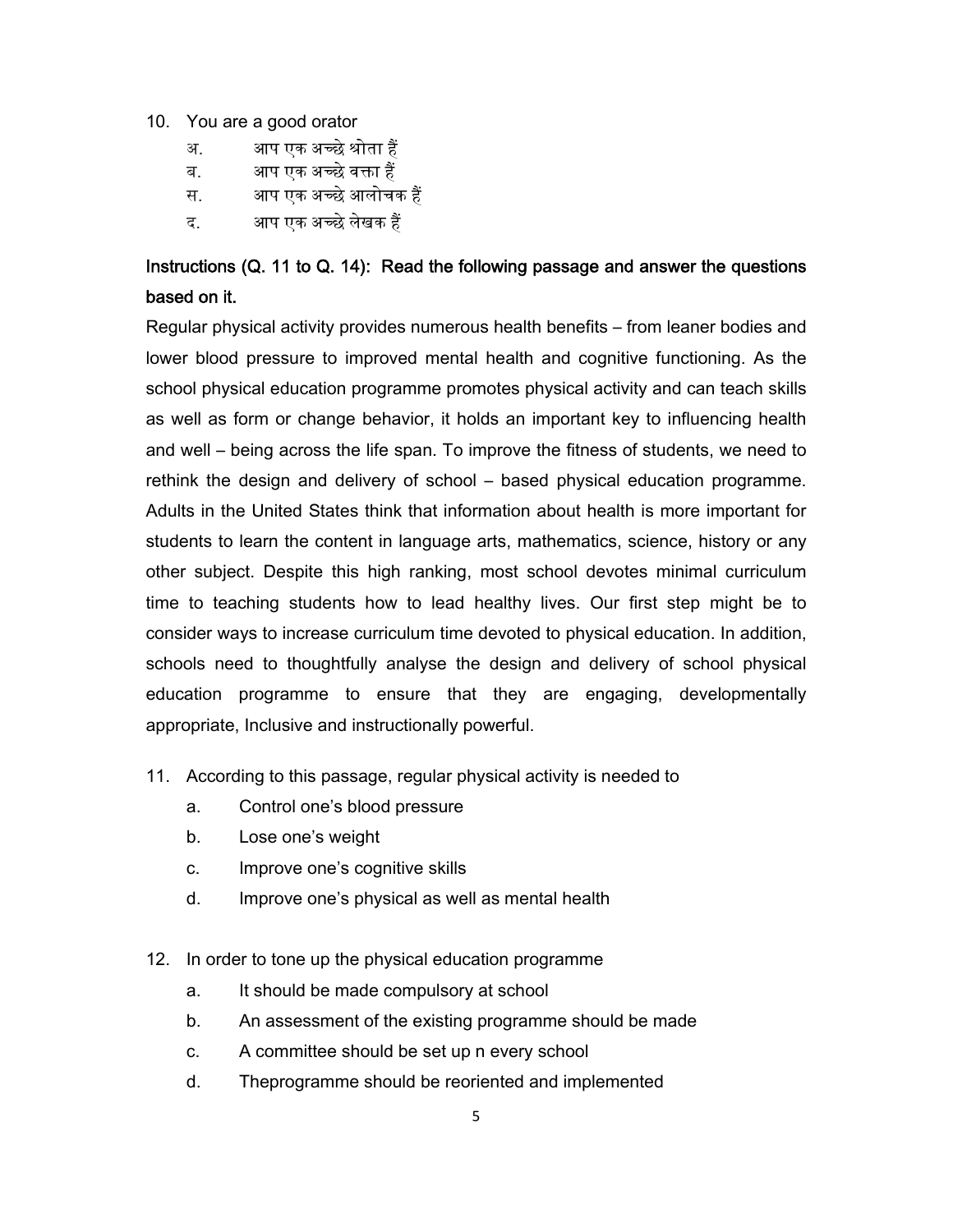- 13. According to the Americans, health educations is more important than teaching
	- a. Social science
	- b. Liberal arts
	- c. Any subject
	- d. Natural science
- 14. In order to improve the physical education programme, we should, first of all
	- a. Allot more time to the teaching and learning of physical activity
	- b. Decide on the number of activity to be taught
	- c. Employ qualified instructors
	- d. Increase the teaching load of instructors
- 15. She said
	- a. that she was hungry
	- b. she hungry
	- c. she be hungry
	- d. her was hungry
- 16. English is
	- a. difficult to be learnt
	- b. difficult to learn
	- c. difficult to learnt
	- d. difficult learn
- 17. You cannot leave without
	- a. Permision
	- b. Premission
	- c. Purmission
	- d. Permission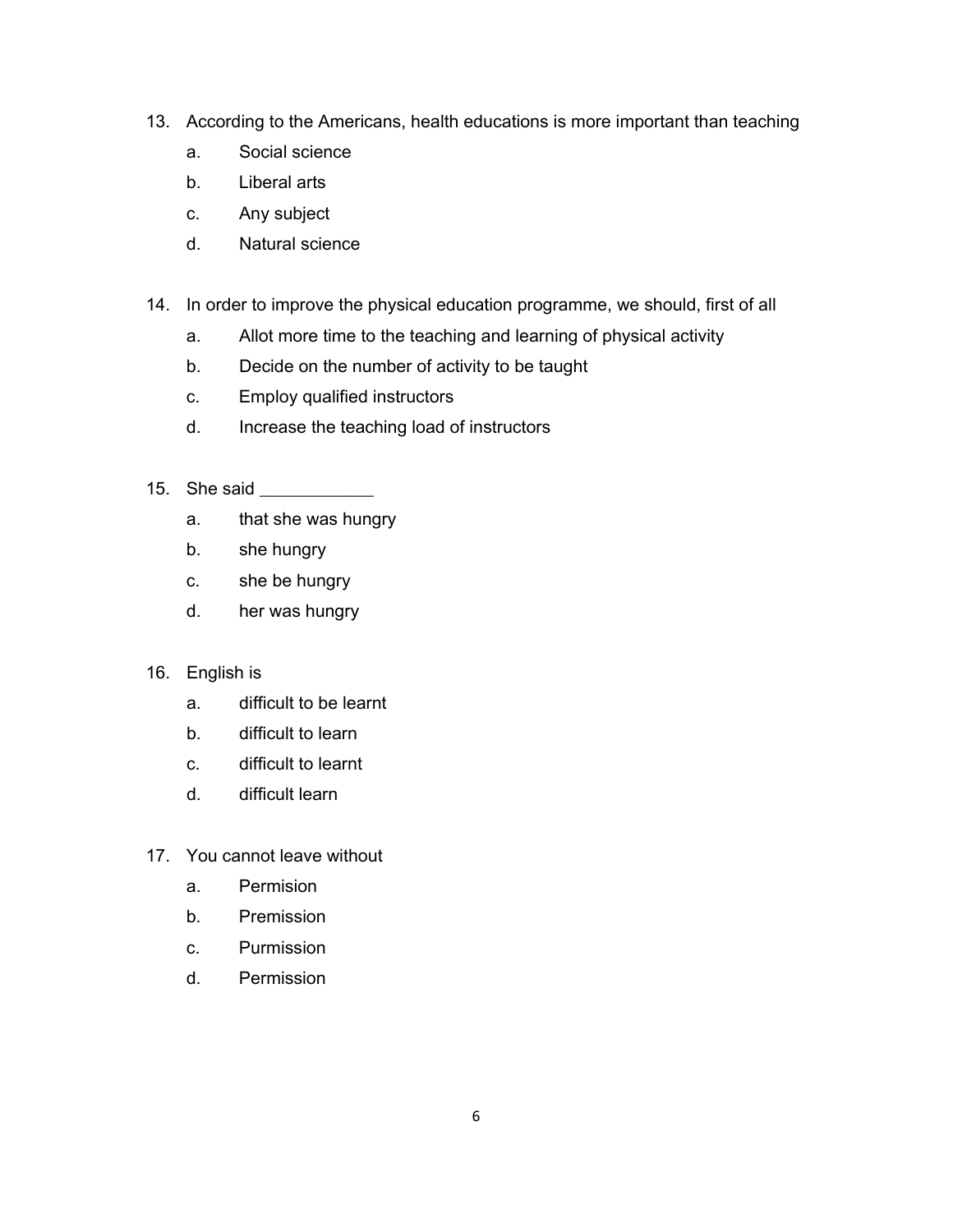त्तिर्देश : (प्रश्न 18 - प्रश्न 20):निम्नलिखित प्रश्नों में हिंदी में एक वाक्य दिया गया है। दिए गए विकल्पों में से वाक्य का सही अंग्रेजी अनुवाद चुनें।

Instructions: (Q. 18 – Q. 20): In the following questions a sentence is given in Hindi. From the given alternatives choose the correct English translation of the given sentence.

- 18. पिरणाम कल घोिषत िकया जाएगा।
	- अ. Result was declared tomorrow.
	- ब. Result will declaring tomorrow.
	- स. Result has declared tomorrow.
	- द. Result will be declared tomorrow.
- 19. तुम कहाँजा रह हो? े
	- अ. Where is you going?
	- ब. When are you going?
	- स. Whenis you going?
	- द. Where are you going?
- 20. मैं आम नहीं खा सकता
	- अ. I cannot eat mango
	- ब. I do not eat mango
	- स. I did not eat mango
	- द. I could not eat mango

21. यदि किसी अंक के दोगुने से 30 घटाया जाए तो 56 बचता है। वह अंक है

On subtracting 30 from the double of a number we get 56. The number is:

| अ. 13 |      | a. 13 |     |
|-------|------|-------|-----|
| ब. 43 |      | b. 43 |     |
| स     | - 40 | C.    | -40 |
| द. 30 |      | d.    | -30 |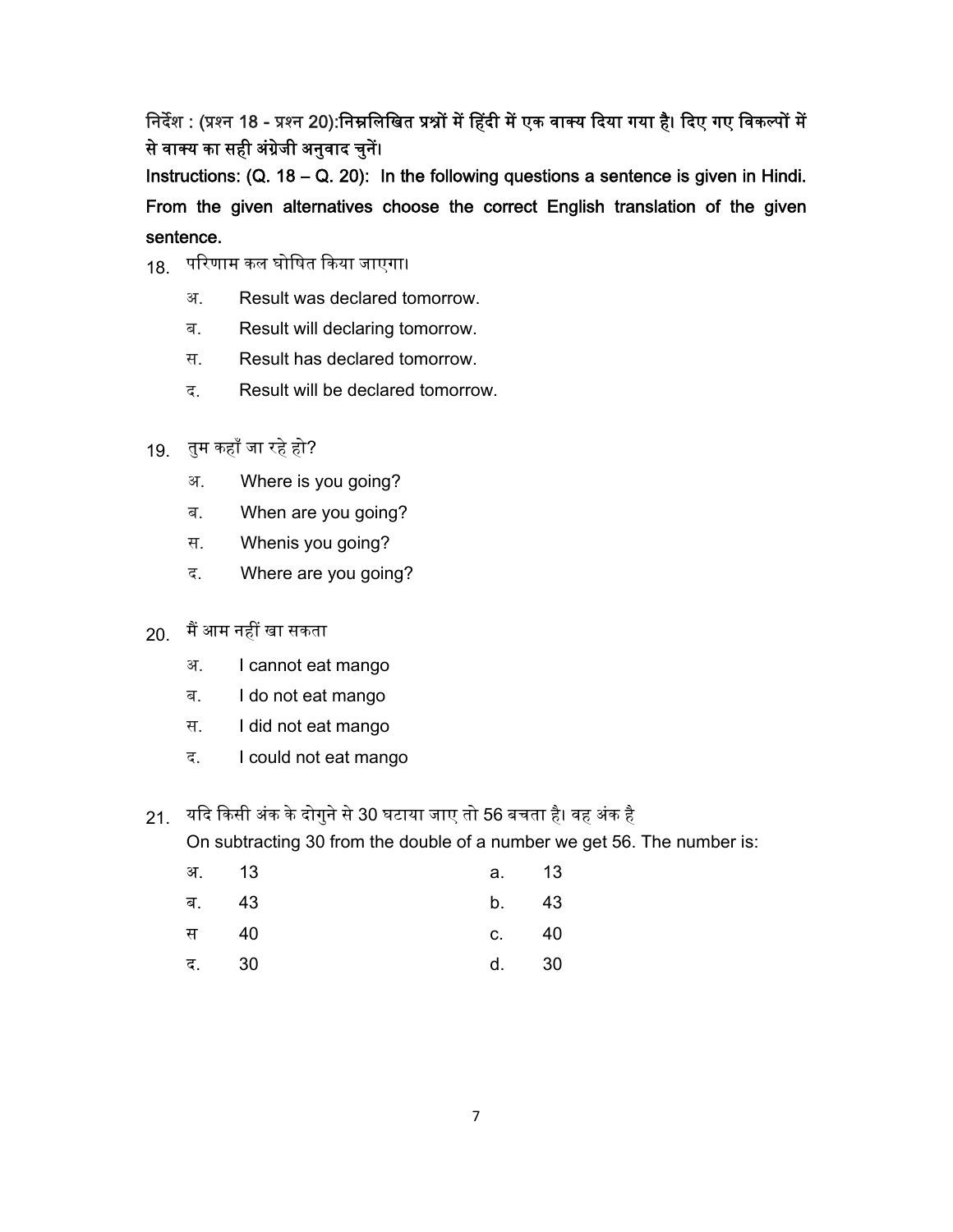- 22. जमीन के एक प्लॉट का परिमाप 40 मी. है। यदि प्लॉट की लम्बाई उसकी चौड़ाई से 4 मी. अधिक है। प्लॉट की लम्बाई और चौड़ाई है: The perimeter of a plot of land is 40m. The length of the plot is 4m more than the breadth, then the length and breadth of the plot are: अ. 12मी., 8मी. ब. 10मी., 6मी. स. 8मी., 4मी. a. 12m, 8m b. 10m, 6m c. 8m, 4m
	- द. 30मी., 10मी. d. 30m, 10m
- 23. यदि 5X+3=18 है तब X का मान होगा:

If  $5x+3=18$  then the value of x is:

| अ. 3  | a. 3    |     |
|-------|---------|-----|
| ब. 21 | b. 21   |     |
| स. 15 | c. $15$ |     |
| द. 5  | d.      | - 5 |

त्तिर्देश (प्रश्न 24 - प्रश्न 26):निम्नलिखित को हल कर सही विकल्प चुनिए:

Instructions (Q. 24 – Q. 26): Solve the following and choose the correct answer:

| $24. 5+3^2-6x4 = ?$ |  |
|---------------------|--|
|---------------------|--|

| अ. 24  | a. 24     |  |
|--------|-----------|--|
| ब. -10 | $b.  -10$ |  |
| स. 10  | c. 10     |  |
| द. -24 | d. -24    |  |

| 25. | $16x4 + 20$ | $\frac{1/2+4+20}{2}$ = ? |    |            |
|-----|-------------|--------------------------|----|------------|
|     | अ.          | 161<br>176               | a. | 161<br>176 |
|     | ब.          | 176<br>161               | b. | 176<br>161 |
|     | स.          | 1                        | С. | 1          |
|     | द.          | 12<br>22                 | d. | 22         |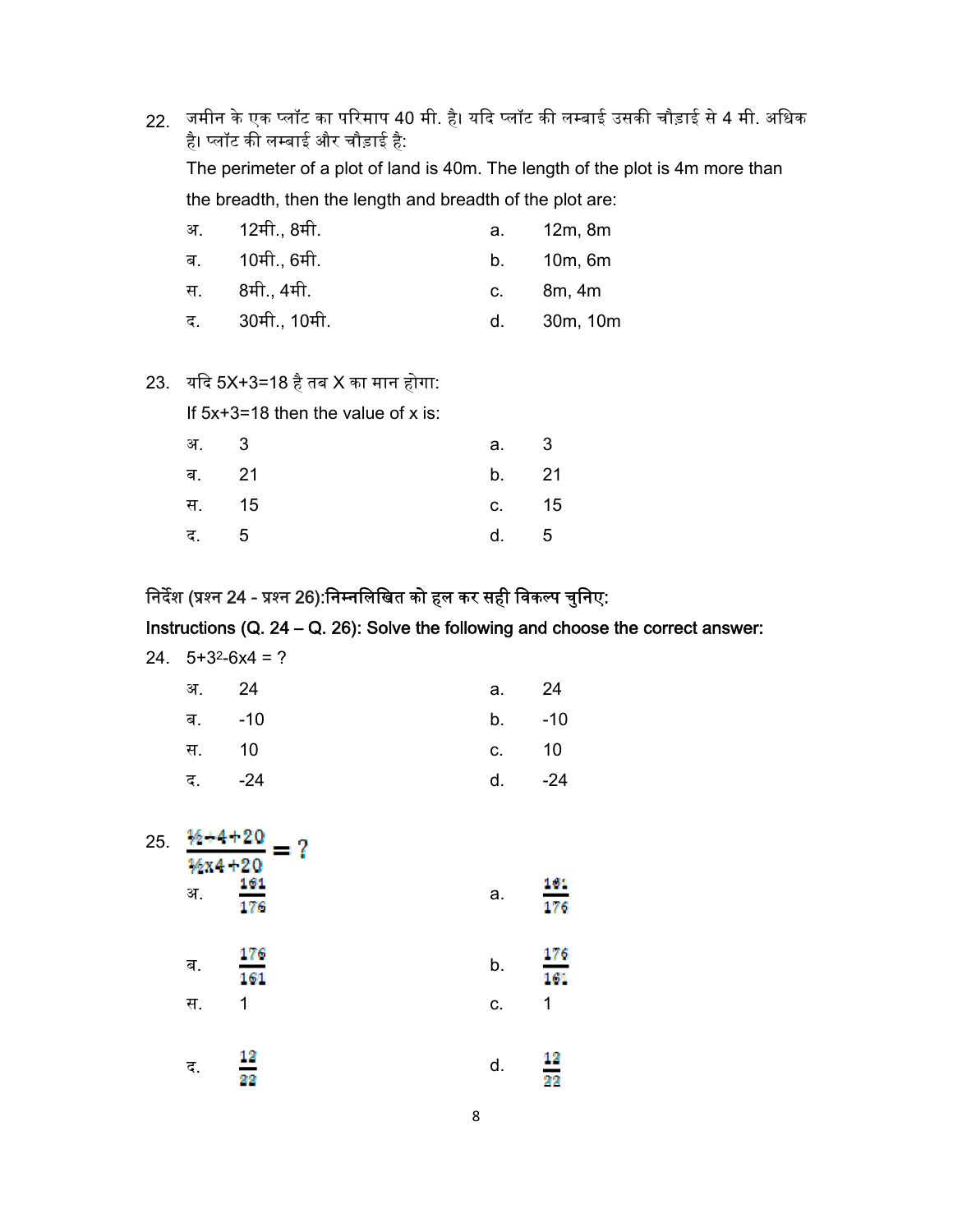| 26. $\frac{\sqrt{7}+\sqrt{5}}{\sqrt{7}-\sqrt{5}}=7$ |                  |      |                         |  |  |
|-----------------------------------------------------|------------------|------|-------------------------|--|--|
| अ. 1                                                |                  | a. 1 |                         |  |  |
| ब. 2                                                |                  | b.   | $\overline{\mathbf{2}}$ |  |  |
|                                                     | स 6- $\sqrt{35}$ |      | c. $6-\sqrt{35}$        |  |  |
|                                                     | द $6+\sqrt{35}$  | d.   | $6 - \sqrt{35}$         |  |  |

|    | 27.   यदि— — — <del>—</del> <del>4</del> तो X का मान होगा: |    |      |
|----|------------------------------------------------------------|----|------|
|    | If $\frac{x}{s} - \frac{x}{s} = 4$ then the value of X is: |    |      |
| अ. | 100                                                        | a. | 100  |
| ब. | 120                                                        | b. | 120  |
| स. | -120                                                       | C. | -120 |
| द. | 100                                                        | d. | 100  |

28. किसी संख्या का 40%, 256 है तो उस संख्या का 25%क्या होगा:

If 40% of a number is 256 then 25% of that number will be:

| अ. 200 | а. –     | - 200 |
|--------|----------|-------|
| ब. 125 | b. 125   |       |
| स. 160 | c. $160$ |       |
| द. 180 | d. 180   |       |

29. 25m x 16m के क्षेत्रफल पर लगाने के लिए 20cm x 10cm की कितनी ईंटों की आवश्यकता है? How many bricks of 20cm x 10cm are needed to cover an area of 25m x 16m?

| अ. | 30,000 | а. | 30,000 |
|----|--------|----|--------|
| ब  | 20,000 | b. | 20,000 |
| स. | 25,000 | C. | 25,000 |
| द. | 40,000 | d. | 40,000 |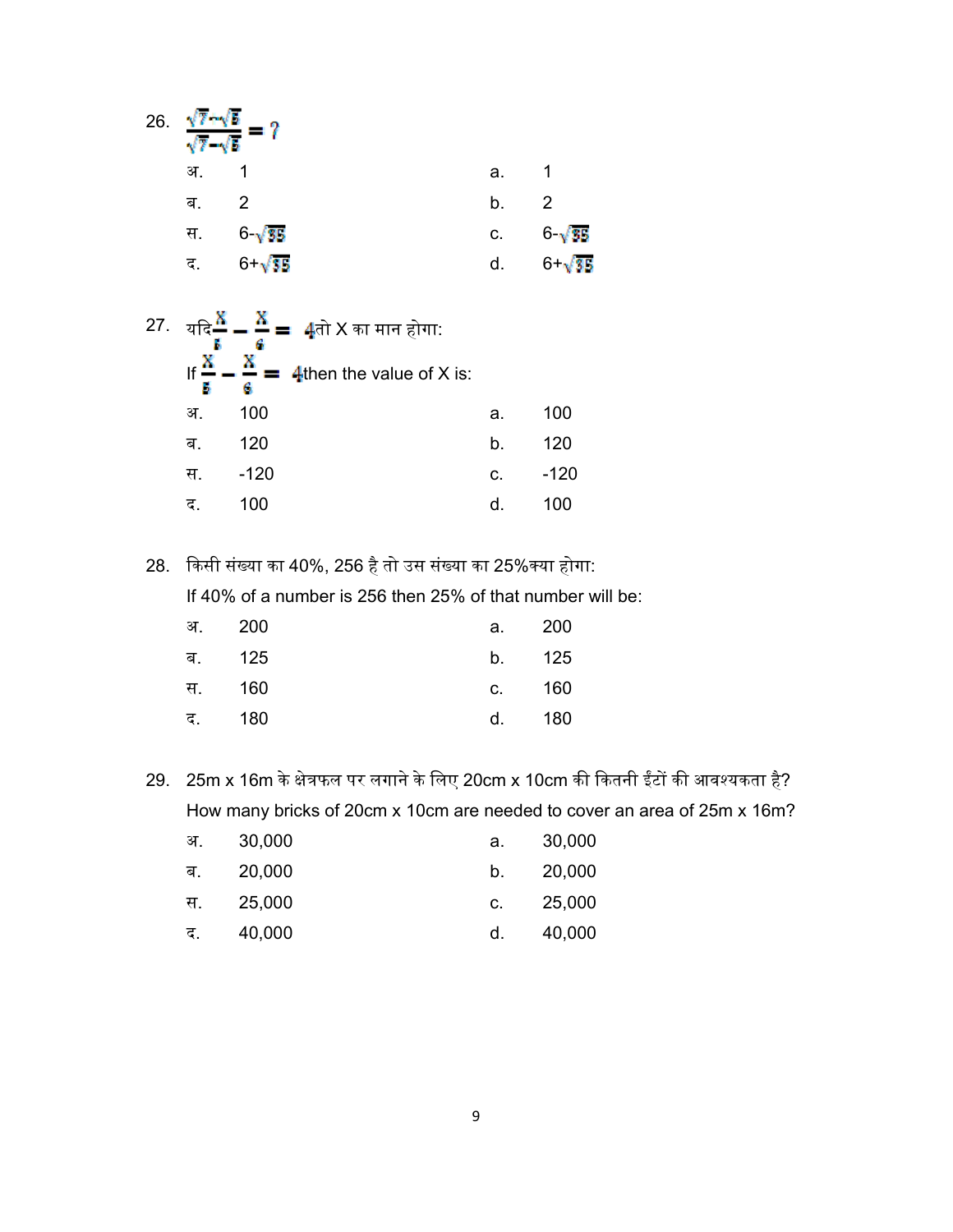30. निम्नलिखित में से कौन बढ़ते हुए क्रम में है?

Which of the following is in ascending order?

| अ. | $\frac{9}{11}$<br>7<br>Ł<br>7<br>g<br>Б              | A. | r<br>S<br>b,<br>$\frac{9}{11}$<br>$\overline{\mathbf{r}}$<br>b |
|----|------------------------------------------------------|----|----------------------------------------------------------------|
| ब. | Ľ<br>7<br>8<br>9<br>7<br>B<br>$\overline{11}$<br>b   | В. | $\frac{7}{8}$<br>b<br>T<br>$\frac{9}{11}$<br>b<br>×            |
| स. | $\frac{9}{11}$<br>8<br>7<br>7<br>8<br>b              | С. | $\frac{9}{11}$<br>bi<br>7<br>7<br>8<br>b<br>×                  |
| द. | Ď<br>$\frac{9}{11}$<br>$\mathbf{z}$<br>8 '<br>7<br>ı | D. | þ<br>$\frac{9}{11}$<br>$\frac{7}{8}$<br>Ŧ<br>×<br>Б            |

31. किसी वस्तु का क्रय मूल्य 26 रूपए है। उसे 15% लाभ से बेचाजाता है तो उसका विक्रय मूल्य होगा?

Cost price of an article is Rs. 26. It is sold with a profit of 15% what is it's selling price?

| अ. Rs. 32.60 | a. | Rs. 32.60    |
|--------------|----|--------------|
| ब Rs. 29.90  |    | b. Rs. 29.90 |
| स. Rs. 41.60 |    | c. Rs. 41.60 |
| दRs.41       |    | d. Rs. $41$  |

32. 23, 32, 4 तथा 15 का महत्तम समापवर्तक ज्ञात कीजिए?

Find the highest common factor (H.C.F.) of 23, 32, 4 and 15?

| अ. 23  | a. $2^3$ |     |
|--------|----------|-----|
| ब. 32  | b. $3^2$ |     |
| स. 1   | c. 1     |     |
| द. 360 | d. l     | 360 |

33. एक पिता एवं पुत्र की आयु का योग 56 वर्ष है। 4 वर्ष बाद पिता की आयु उसके पुत्र की आयु से तिगुनी हो जाएगी। पिता और पुत्र की वर्तमान आयु क्या है?

The sum of the age of a father and his son is 56 year. After four years father's age will be 3 times of his son's age. What is the present age of father and son?

- अ. 44 वषर् तथा 16 वषर् a. 44 Years and 16 Years
- ब. 42 वर्ष तथा 16 वर्ष b. 42 Years and 16 Years
- स. 44 वर्ष तथा 12 वर्ष c. 44 Years and 12 Years
- द. 36 वर्ष तथा 18 वर्ष d. 36 Years and 18 Years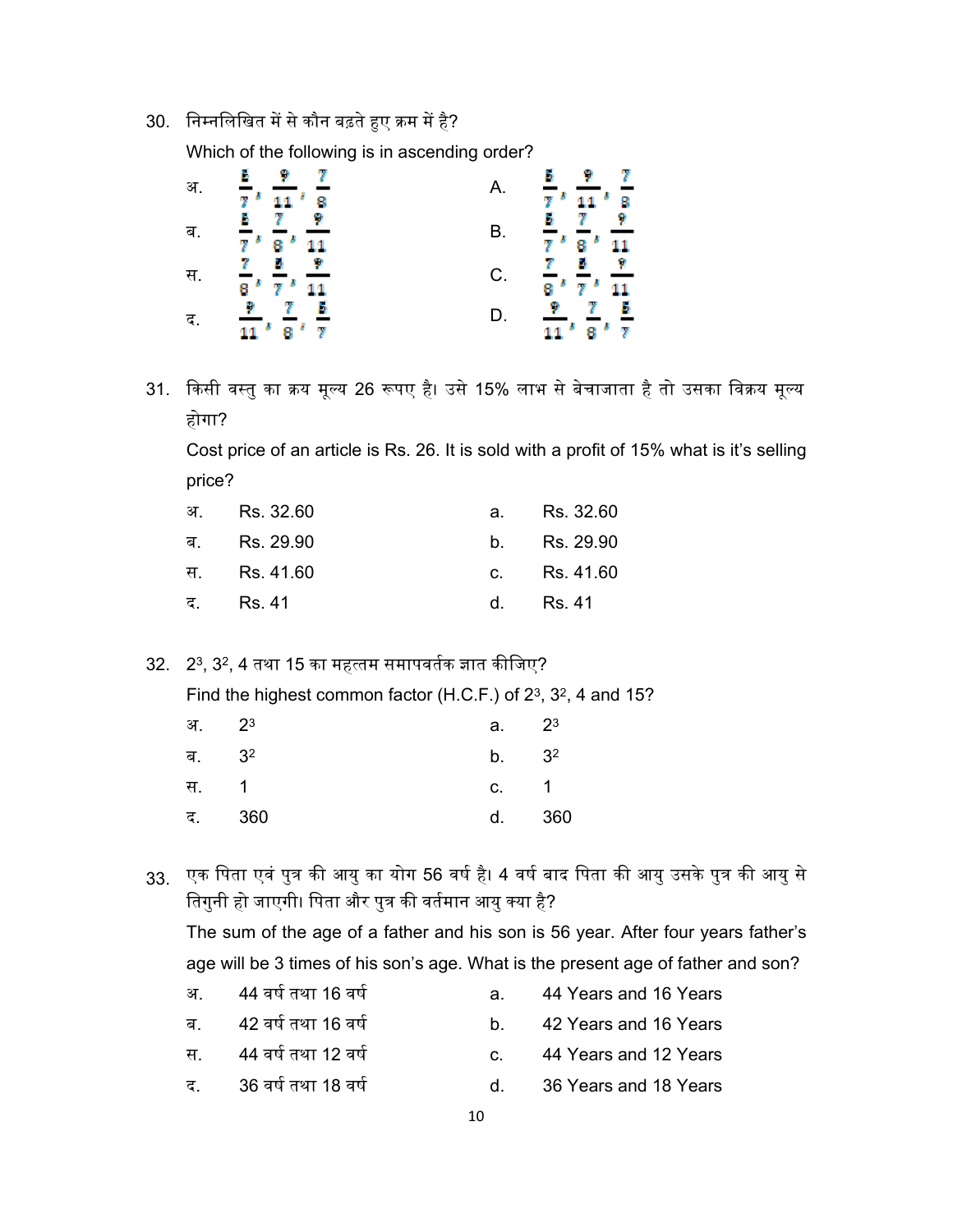| 34. |    | यदि <mark>० = 0.35</mark> हो तो $\frac{2a-b}{2a+b}$ + $\frac{2}{9}$ का मान क्या है? |                |         |
|-----|----|-------------------------------------------------------------------------------------|----------------|---------|
|     |    | If $\frac{2}{\pi}$ = 0.25 then what is the value of                                 | 2a-b<br>$2a+b$ |         |
|     | अ. |                                                                                     | а.             |         |
|     | ब. |                                                                                     | b.             | 9       |
|     | स. |                                                                                     | C.             | Ţ,<br>9 |
|     | द  |                                                                                     |                |         |

 $35.$  53 <mark>ई</mark> में कितने  $\frac{1}{9}$ शामिल हैं? How many  $\frac{1}{9}$  are there in 33 $\frac{5}{3}$ ? अ. 340 ब. 300 स. 350 द. 330 a. 340 b. 300 c. 350 d. 330

36. यदि2×+6 = 8×+1है तो X का मान क्या है?

If  $2^{x+6} = 8^{x+1}$  then what is the value of x?

| अ. | з<br>2             | а. | 3<br>2                                     |
|----|--------------------|----|--------------------------------------------|
| ब. | S<br>$\frac{1}{2}$ | b. | Ś.<br>$\frac{1}{2}$                        |
| स. | 9<br>$\frac{1}{2}$ | С. | 9<br>$\overline{\phantom{0}}$<br>$\bar{z}$ |
| द. | 7<br>$\bar{z}$     | d. | 7<br>$\overline{\mathbf{z}}$               |
|    |                    |    |                                            |

37. एक 5 मीटर लम्बे, 4 मीटर चौड़े और 2 मीटर गहरे टैंक में पानी भरा है। टैंक के पानी की मात्राहै:

A 5 meter long, 4 meter broad and 2 meter deep tank is filled with water.Quantity of water in tank is:

|   | अ. 40 घन मीटर | а.  | $40~\rm m^3$        |
|---|---------------|-----|---------------------|
| ब | 38.28 घन मीटर | h — | $38.28 \text{ m}^3$ |
|   | स. 38 घन मीटर |     | c. $38 \text{ m}^3$ |
|   | द. 35 घन मीटर | d l | $35 \text{ m}^3$    |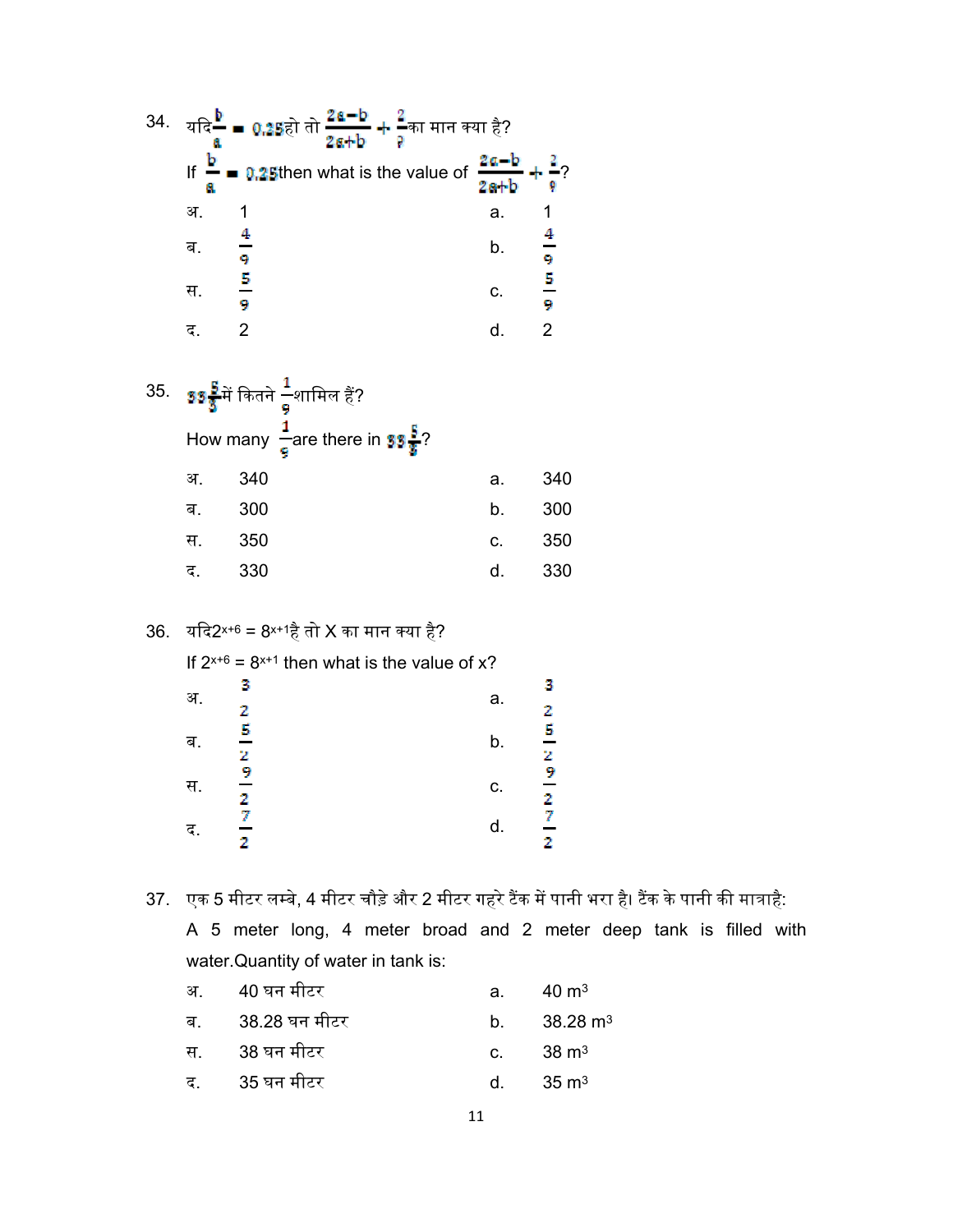38. 1 मिनट 12 सेकेण्ड, 1 घण्टे का कितना प्रतिशत है?

1 Minute 12 second is what percent of 1 hour?

| अ. 20 प्रतिशत | a. | - 20%     |
|---------------|----|-----------|
| ब. 12 प्रतिशत |    | b. $12\%$ |
| स. 10 प्रतिशत |    | c. $10\%$ |
| द. 2 प्रतिशत  | d. | $2\%$     |

39. 30 परिणामों का औसत 20 है और अन्य 20 परिणामों का औसत 30 है। इन सभी परिणामों का औसत क्या है?

Average of 30 results is 20 and average of other 20 results is 30. What is the average of all the results?

| अ. 24 | а. —  | 24  |
|-------|-------|-----|
| ब. 25 | b. 25 |     |
| स. 48 | C.    | -48 |
| द. 50 | d.    | 50  |

40. 14 मीटर भुजा वाला एक वर्ग है। इसके भीतर 7 मीटर त्रिज्या का घास काघेरा है। बचा हुआ क्षेत्रफल क्या होगा?

There is a square of side 14m. Inside it there is a circle of grass of radius 7m. What is the remaining area?

|  | अ. 9m <sup>2</sup>  | а. — | $9m^2$      |
|--|---------------------|------|-------------|
|  | ब. 12m <sup>2</sup> |      | b. $12m^2$  |
|  | स. 42m <sup>2</sup> |      | c. $42m^2$  |
|  | द. $154m^2$         |      | d. $154m^2$ |

 $41$ . रिक्टर स्केल निम्नलिखित में से किस की तीव्रता को मापता है

Richter scale measures the intensity of which of the following

| अ. | भकप       | а.          | Earthquake            |
|----|-----------|-------------|-----------------------|
| ब. | वायु दबाव | b.          | Air Pressure          |
| स  | जल दबाव   | $C_{\cdot}$ | <b>Water Pressure</b> |
| द. | ऊष्मा     |             | Heat                  |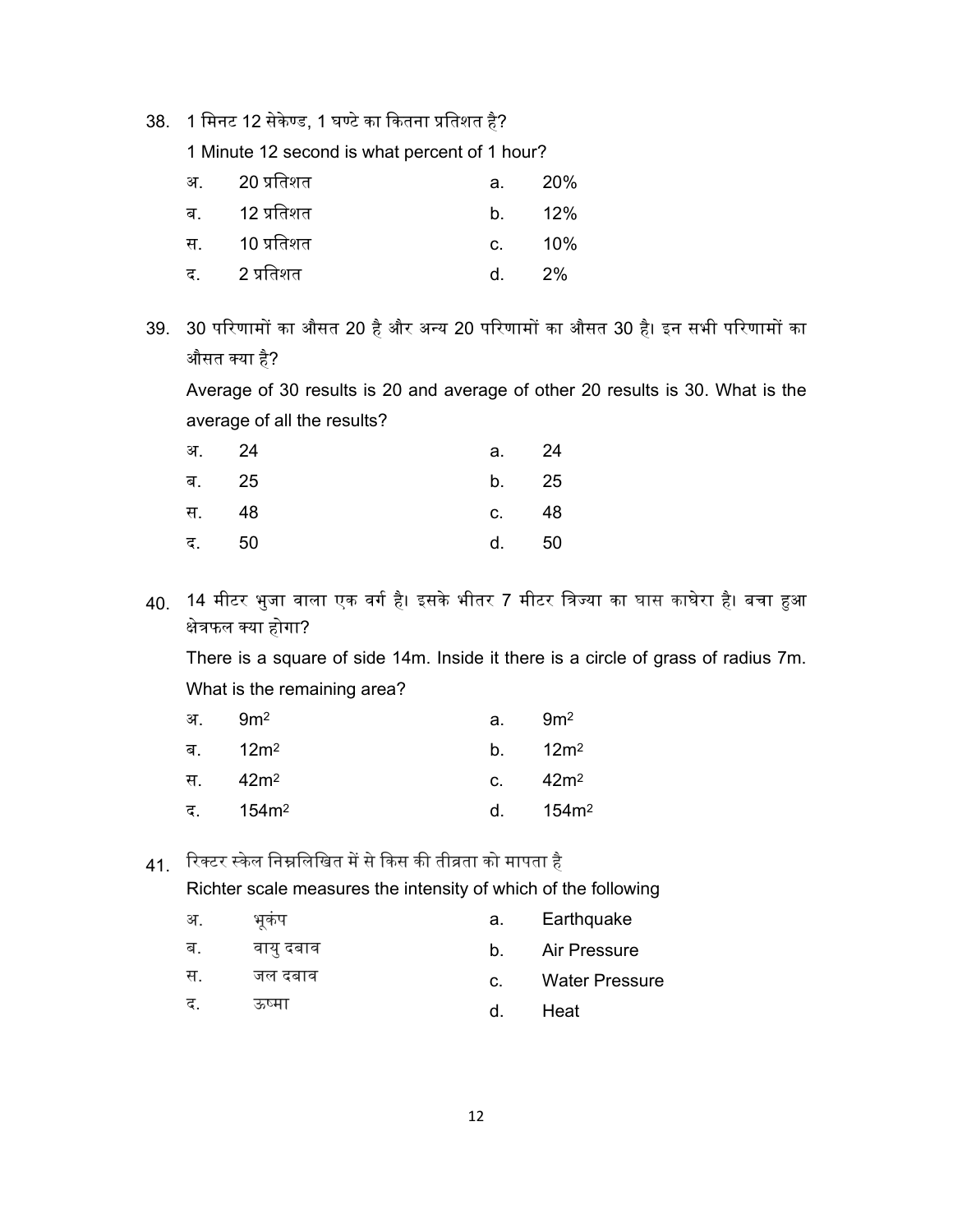42. 12 जनवरी को राष्ट्रीय युवा दिवस किस की स्मृति में मनाया जाता है?

In who's memory on 12 January national youth day is celebrated

- अ. सुभाष चंदर् बोस
- ब. स्वामी िववेकानंद
- स. भगत िसह
- द. राम पर्साद िबिस्मल

43. पानी को शुद्ध करने के लिए निम्नलिखित में से कौन सा व्यापक रूप से उपयोग किया जाता है? Which of the following is widely used to purify water?

- अ. फ्लुओरीन ब. क्लोरीन स. बर्ोमाइन a. Fluorine b. Chlorine c. Bromine
- द. आयोडीन d. Iodine

44. निम्नलिखित में से किस भारतीय अंतरिक्ष यात्री ने पहले चंद्रमा की सतह को छुआ था? Which of the following Indian astronaut first touched the surface of moon?

|     | अ. रविशर्मा    | а.             | Ravi Sharma      |
|-----|----------------|----------------|------------------|
| ਕ ਕ | सतीश धवन       | h —            | Satish Dhawan    |
| स । | राकेश शर्मा    | $\mathbf{C}$ . | Rakesh Sharma    |
|     | द. योगेश शर्मा |                | d. Yogesh Sharma |

45. भारतीय संविधान किस तारीख से लागू किया गया था?

From which date Indian Constitution was implemented?

- अ. 26 नवंबर 1950 ब. 15 अगस्त 1947 स. 26 जनवरी 1950 द. 26 जनवरी 1951 a. 26th November 1950 b.  $15<sup>th</sup>$  August 1947 c.  $26<sup>th</sup>$  January 1950 d.  $26<sup>th</sup>$  January 1951
- 46. अंतररा᳦ीय हॉकी मैच की अविध क्या ह? ै

What is the duration of International Hockey Match?

- अ. 90 िमनट a. 90 Minutes
- ब. 70 िमनट b. 70 Minutes
- स. 60 िमनट c. 60 Minutes
- द. 80 िमनट d. 80 Minutes
- a. Subash Chandra Bose
- b. Swami Vivekanand
- c. Bhagat Singh
- d. Ram Prasad Bismil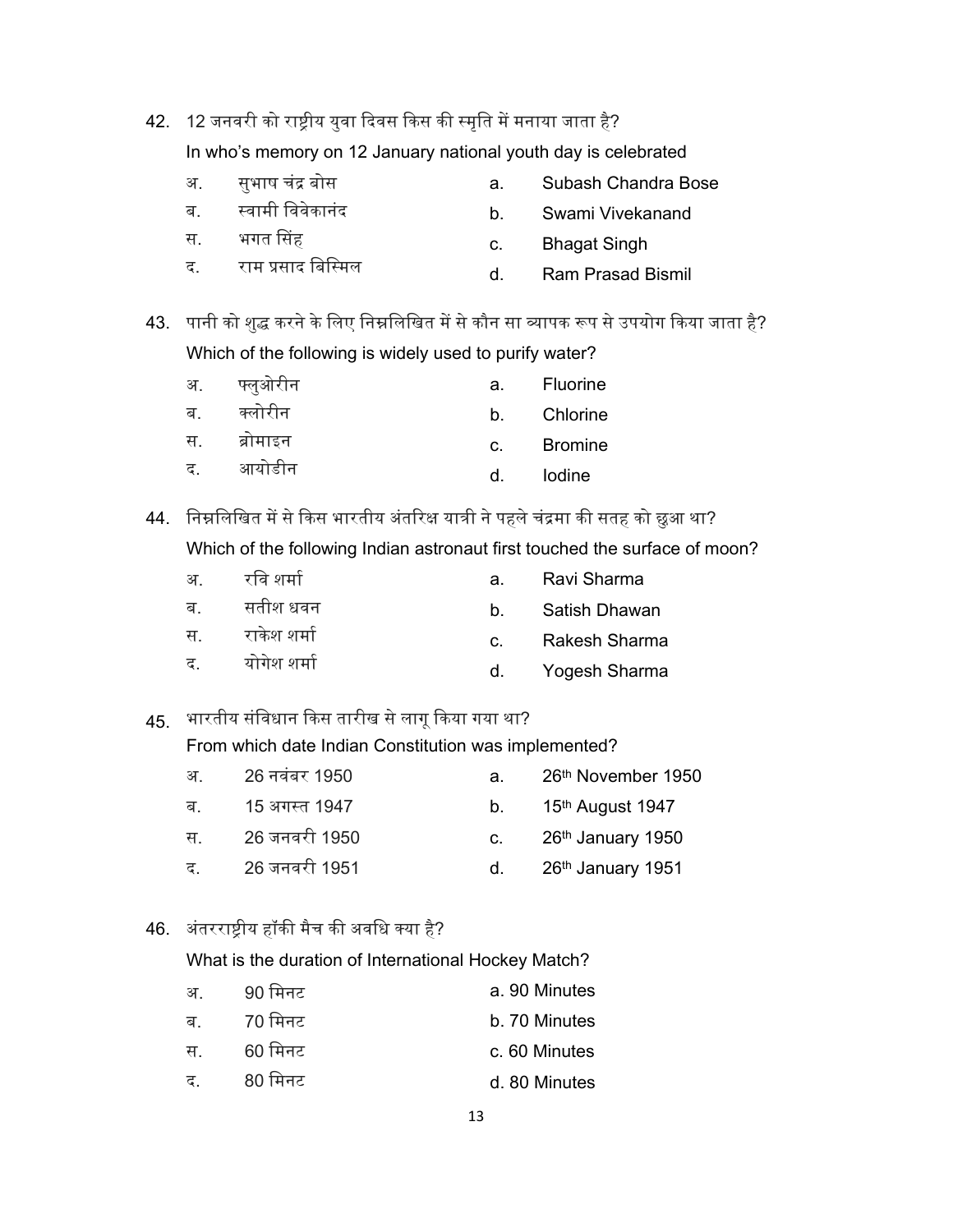47. ISRO में "S" क्या इंगित करता है

What does "S" indicates in ISRO.

- अ. LiSl a. Space
- ब. सैटेलाइट b. Satellite
- स. lkabl c. Science
- द. स्कूल d. School

# 48. ककर् रेखा िकस शहर के पास से गुजरती है Near which city does Tropic of Cancer passes through?

| अ. | चेन्नई  | a. | Chennai       |
|----|---------|----|---------------|
| ਕ  | कोलकाता | b. | Kolkata       |
| स. | श्रीनगर | C. | Srinagar      |
| द. | भोपाल   | d. | <b>Bhopal</b> |

49. कौन सी विटामिन की कमी रतौंधी का कारण बनती है?

Which vitamin deficiency causes night blindness?

| अ. विटामिन डी   | а. – | Vitamin D    |
|-----------------|------|--------------|
| ब. विटामिनसी सी |      | b. Vitamin C |
| स. विटामिन बी   |      | c. Vitamin B |
| द. विटामिन ए    |      | d. Vitamin A |

## 50. फीफा कप िकस खेल सेसंबंिधत है

FIFA cup is related to which sports

| अ.       | फुटबॉल        | а.      | Football         |
|----------|---------------|---------|------------------|
| ब.<br>स. | टेनिस<br>हॉकी | $b_{-}$ | Tennis           |
| द.       | बैडमिंटन      | C.      | Hockey           |
|          |               | d.      | <b>Badminton</b> |

 $51$  किस तारीख को विश्व पर्यावरण दिवस मनाया जाता है On which date world environment day is celebrated

|    | अ. 7 जुलाई |    | a. 7 July      |
|----|------------|----|----------------|
| ब. | 5 जून      | b. | 5 June         |
| स. | 5 सितंबर   |    | c. 5 September |
| द. | 5 दिसंबर   | d. | 5 December     |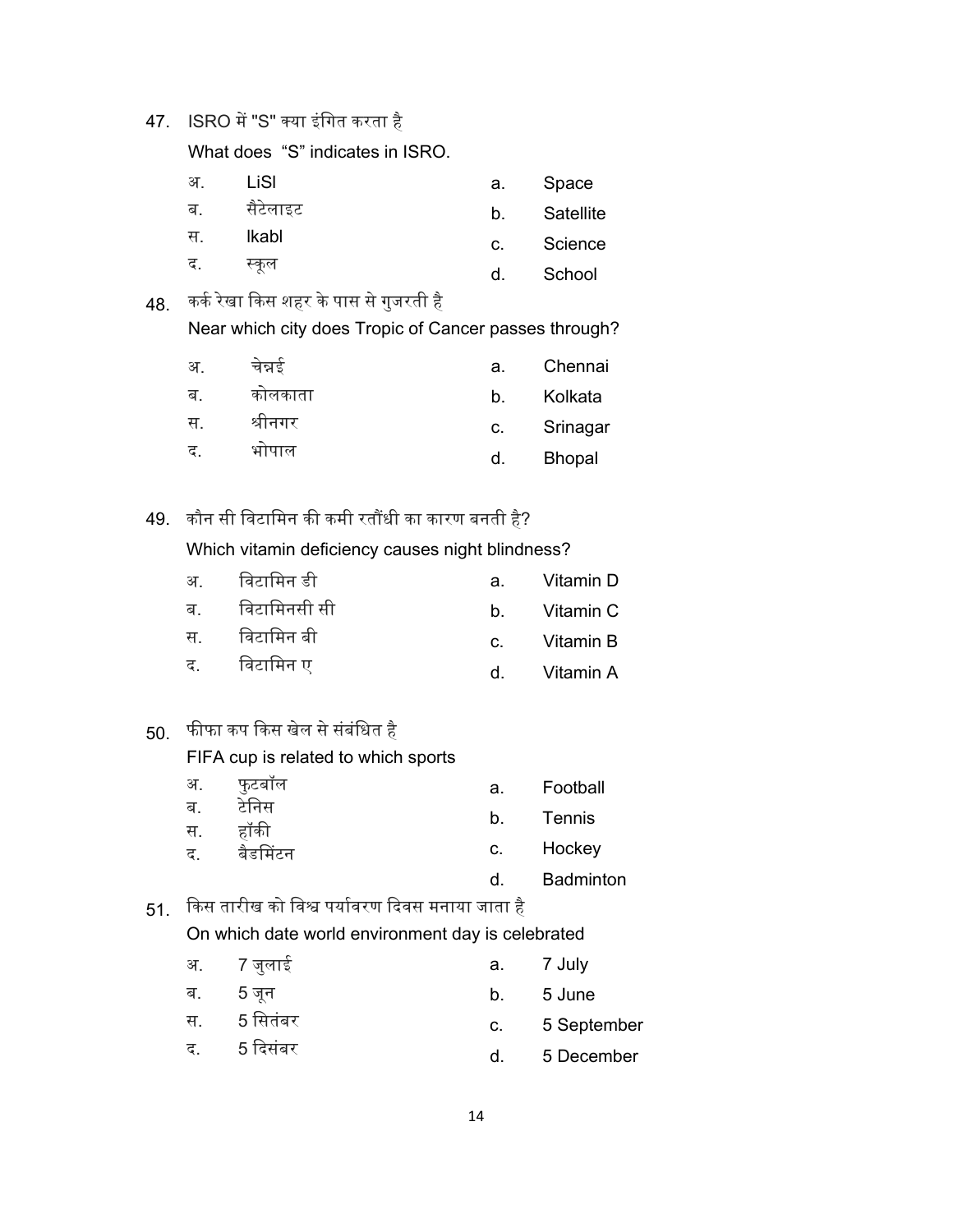52. वंदे मातरम िकसने िलखा था

Who wrote Vande Maatrm?

- अ. रबींद नाथ टैगोर
- ब. बंकिमचंद्र चटर्जी
- स. समित्रा नंदन पंत
- द. जय शंकर पर्साद
- a. Rabindra Nath Tagore
- b. Bankim Chandra Chatterjee
- c. Sumitra Nandan Pant
- d. Jai Shankar Prasad
- 53. इनमें से कौन सा भारत का सर्वोच्च सम्मान है?

Which of the following is the highest honor of India?

- अ. भारत रत्न A. Bharat Ratna
- ब. अशोक चकर् B. Ashok Chakra
- स. पदम भूषण C. Padam Bhushan
- द. महावीर चक्र D. Mahveer Chakra
- 54. सौर कुकर में किस दर्पण का उपयोग किया जाता है?

Which mirror is used in solar cooker?

- अ. उत्तल ब. अवतल a. Convex b. Concave
- स. बेलनाकार
- द. उपर्युक्त में से कोई भी
- 55. हिराकुंड बांध किस राज्य में है?

Hiraakund dam is in which state?

- अ. उड़ीसा a. Orissa
- ब. पश्चिम बंगाल b. West Bengal
- स. पंजाब c. Punjab
- द. उᱫर पर्देश d. Uttar Pradesh
- 56. किन दो तिथियों पर दिन और रात की लंबाई बराबर होती हैं?

On which two dates the length of day and night are equal

- अ. 23 मार्च और 21 सितंबर a. 23rd March & 21st September
- ब. 21 माचर् और 23 िसतंबर b. 21st March & 23rd September
- स. 1 माचर् और 30 िसतंबर c. 1st March & 30th September
- द. 1 सितंबर और 23मार्च d. 1st September & 23rd March
- 
- 
- 
- 
- c. Cylindrical
- d. Any of the above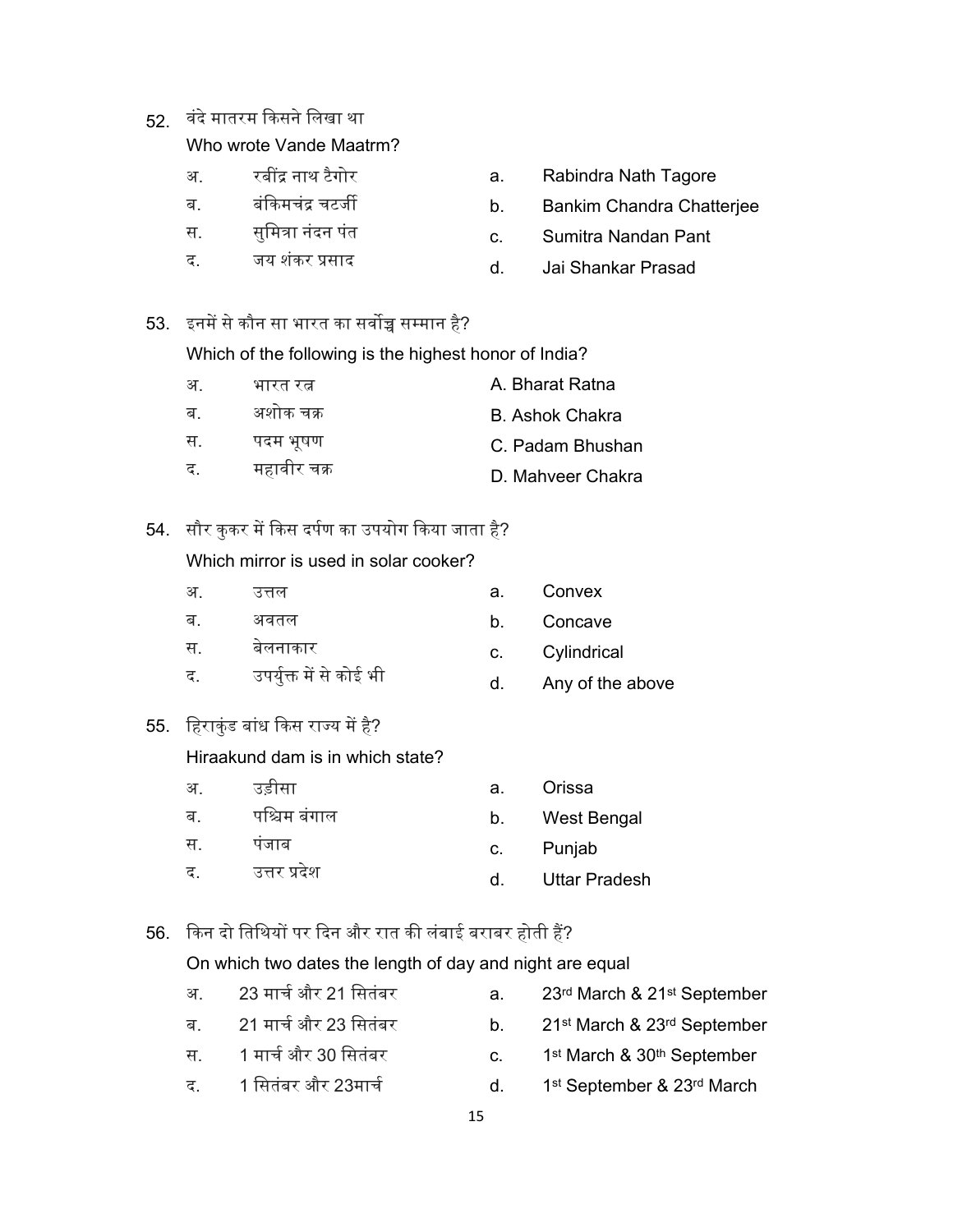57. हमारे देश के राष्ट्रपति का कार्यकाल है

The tenure of President of our country is for

| अ. | 8 साल | a. | 8 Years |
|----|-------|----|---------|
| ब. | 6 साल | b. | 6 Years |
| स. | 4 साल | C. | 4 Years |
| द. | 5 साल | d. | 5 Years |

58. निम्नलिखित में से कौन सा अल्ट्रावायलेट किरणों को अवशोषित करता है Which of the following absorbs Ultra Violet rays

| अ. | मीथेन     | а.          | Methane  |
|----|-----------|-------------|----------|
| ब. | नाइट्रोजन | b.          | Nitrogen |
| स. | ओजोन      | $C_{\cdot}$ | Ozone    |
| द. | हीलियम    | d.          | Helium   |

59. भारत के पड़ोसियों में कौन सा देश सबसे छोटा है?

Which country among the Indians neighbors is the smallest?

| अ. | नेपाल      | A.          | Nepal         |
|----|------------|-------------|---------------|
| ब. | भटान       | B.          | <b>Bhutan</b> |
| स. | बांग्लादेश | $C_{\cdot}$ | Bangladesh    |
| द. | श्रीलंका   | D.          | Sri Lanka     |

60. शर्ी बाल गंगाधर ितलक ने समाचार पतर् शुरू िकया

Shri Baal GangadharTilak started the news paper

| अ.   | देशभक्त | a.          | DeshBhakt |
|------|---------|-------------|-----------|
| ब. । | स्वदेशी | $b_{\rm m}$ | Swadeshi  |
| स.   | केसरी   |             | c. Kesari |
| द.   | आवाज    | d.          | Awaj      |

 $61.$  अधिकांश उत्पादों पर मुद्रित लाइनों के पैटर्न को कहा जाता है: The pattern of printed lines on most products are called

| अ. | कीमतें   | а.          | Prices     |
|----|----------|-------------|------------|
| ब. | ओसीआर    | $b_{-}$     | <b>OCR</b> |
| स  | स्कैनर्स | $C_{\cdot}$ | Scanners   |
| द. | बार कोड  | d.          | Bar code   |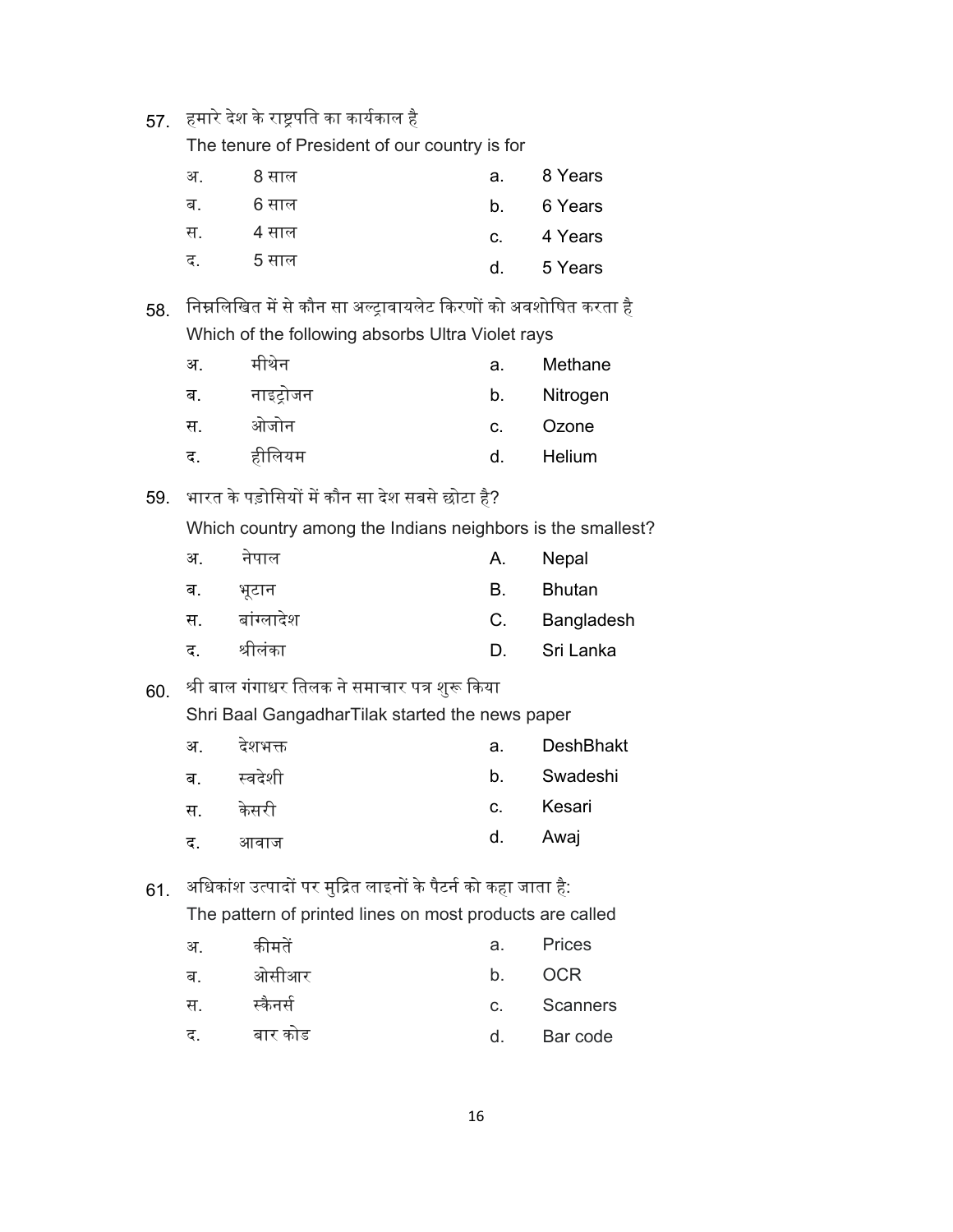| 62. | निम्न में से कौन सा उच्च गुणवत्ता वाले उत्पादन का उत्पादन करता है? |                                                       |    |                                                                                           |  |
|-----|--------------------------------------------------------------------|-------------------------------------------------------|----|-------------------------------------------------------------------------------------------|--|
|     | Which of the following produces high-quality output?               |                                                       |    |                                                                                           |  |
|     | अ.                                                                 | इम्पेक्ट प्रिंटर                                      | a. | Impact printer                                                                            |  |
|     | ब.                                                                 | नॉन-इम्पेक्ट प्रिंटर                                  | b. | Non-impact printer                                                                        |  |
|     | स.                                                                 | स्कैनर                                                | C. | Scanner                                                                                   |  |
|     | द.                                                                 | इंटरनेट                                               | d. | Internet                                                                                  |  |
| 63. |                                                                    |                                                       |    | एक _________ संचार मीडिया के माध्यम से एक दूसरे से जुड़े स्वतंत्र कंप्यूटर का एक समूह है। |  |
|     |                                                                    |                                                       |    | A __________ is a group of independent computers attached to one another                  |  |
|     |                                                                    | through communication media.                          |    |                                                                                           |  |
|     | अ. इंटरनेट                                                         |                                                       | a. | Internet                                                                                  |  |
|     | ब. ई-मेल                                                           |                                                       | b. | E-mail                                                                                    |  |
|     | स. नेटवर्क                                                         |                                                       | C. | <b>Network</b>                                                                            |  |
|     | द.                                                                 | माउस                                                  | d. | Mouse                                                                                     |  |
| 64. |                                                                    | WAN का मतलब है                                        |    |                                                                                           |  |
|     | WAN stands for                                                     |                                                       |    |                                                                                           |  |
|     | अ.                                                                 | वाइड एरिया नेटवर्क                                    | a. | <b>Wide Area Network</b>                                                                  |  |
|     |                                                                    | ब. वर्ल्ड एरिया नेटवर्क<br>स. वंडर एरिया नेटवर्क      | b. | <b>World Area Network</b>                                                                 |  |
|     |                                                                    | द. इनमे से कोई नहीं                                   | C. | <b>Wonder Area Network</b>                                                                |  |
|     |                                                                    |                                                       | d. | None of these                                                                             |  |
| 65. |                                                                    | एम.एस. एक्सेल बनाने के लिए प्रयोग किया जाता है        |    |                                                                                           |  |
|     |                                                                    | Ms excel is used for creating                         |    |                                                                                           |  |
|     | <b>अ.</b>                                                          | प्रस्तुतियों                                          | a. | Presentations                                                                             |  |
|     | ब.                                                                 | दस्तावेज                                              | b. | Documents                                                                                 |  |
|     | स.                                                                 | मेल भेजना                                             | C. | Sending mails                                                                             |  |
|     | द.                                                                 | स्प्रेडशीट्स                                          | d. | Spreadsheets                                                                              |  |
| 66. |                                                                    | निम्नलिखित में से कौन सा हार्डवेयर का उदाहरण नहीं है? |    |                                                                                           |  |
|     |                                                                    | Which of the following is not an example of hardware? |    |                                                                                           |  |
|     | अ.                                                                 | स्कैनर                                                | a. | Scanner                                                                                   |  |
|     | ब.                                                                 | मॉनिटर                                                | b. | Monitor                                                                                   |  |
|     | स.                                                                 | इंटरप्रिटर                                            | C. | Interpreter                                                                               |  |
|     | द.                                                                 | प्रिंटर                                               | d. | Printer                                                                                   |  |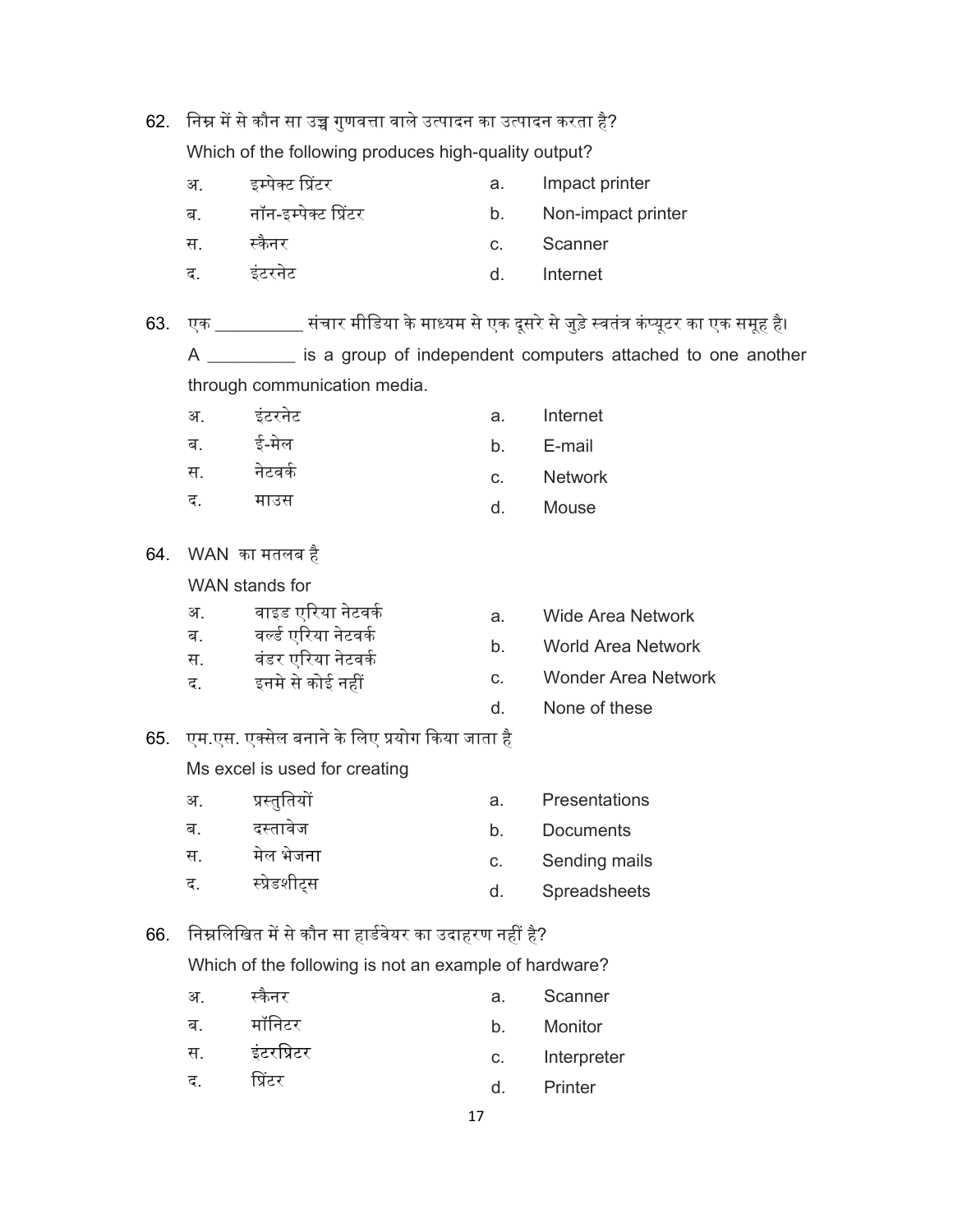| 67. | कंप्यूटर बंद करने के बाद किसमें रखा डाटा समाप्त हो जाता है?   |                                                                         |    |                                                                                        |  |
|-----|---------------------------------------------------------------|-------------------------------------------------------------------------|----|----------------------------------------------------------------------------------------|--|
|     | What are the contents that are lost turning off the computer? |                                                                         |    |                                                                                        |  |
|     | अ.                                                            | डिस्क                                                                   | a. | <b>Disk</b>                                                                            |  |
|     | ब.                                                            | आउटपुट                                                                  | b. | Output                                                                                 |  |
|     | स.                                                            | मेमोरी                                                                  | C. | Memory                                                                                 |  |
|     | द.                                                            | इनपुट                                                                   | d. | Input                                                                                  |  |
| 68. |                                                               |                                                                         |    | ई-मेल पते में उपयोगकर्ता के नाम को आईएसपी से _____ प्रतीक का उपयोग करके अलग करते हैं । |  |
|     |                                                               |                                                                         |    | E-mail addresses separate the user name from the ISP using the _____ symbol.           |  |
|     | अ.                                                            | \$                                                                      | a. | \$                                                                                     |  |
|     | ब.                                                            | $^{\textregistered}$                                                    | b. | $^{\textregistered}$                                                                   |  |
|     | स.                                                            | ٨                                                                       | C. | ٨                                                                                      |  |
|     | द.                                                            | Ţ                                                                       | d. | Ţ                                                                                      |  |
| 69. |                                                               | कौन सा फ़ॉन्ट शैली नहीं है?                                             |    |                                                                                        |  |
|     |                                                               | Which is not a font style?                                              |    |                                                                                        |  |
|     | अ.                                                            | बोल्ड                                                                   | a. | <b>Bold</b>                                                                            |  |
|     | ब.                                                            | सुपरस्क्रिप्ट                                                           | b. | Superscript                                                                            |  |
|     | स.                                                            | रेगुलर                                                                  | C. | Regular                                                                                |  |
|     | द.                                                            | इटालिक                                                                  | d. | Italic                                                                                 |  |
| 70. | लैंडस्केप है?                                                 |                                                                         |    |                                                                                        |  |
|     |                                                               | Landscape is                                                            |    |                                                                                        |  |
|     | अ.                                                            | एक फ़ॉन्ट शैली                                                          | a. | A font style                                                                           |  |
|     | ब.                                                            | पृष्ठ अभिविन्यास                                                        | b. | Page Orientation                                                                       |  |
|     | स.                                                            | पेपर आकार                                                               |    | c. Paper Size                                                                          |  |
|     | द.                                                            | पृष्ठ लेआउट                                                             | d. | Page Layout                                                                            |  |
| 71. |                                                               | कंप्यूटर डेटा को संसाधित करने के लिए __________ भाषा का उपयोग करते हैं। |    |                                                                                        |  |
|     |                                                               | Computers use the _____________ language to process data.               |    |                                                                                        |  |
|     | अ.                                                            | प्रसंस्करण                                                              | a. | processing                                                                             |  |
|     | ब.                                                            | बाइनरी                                                                  | b. | binary                                                                                 |  |
|     | स.                                                            | रिलेशनल                                                                 | C. | relational                                                                             |  |
|     | द.                                                            | मेगाबाइट                                                                |    |                                                                                        |  |
|     |                                                               |                                                                         | d. | Megabyte                                                                               |  |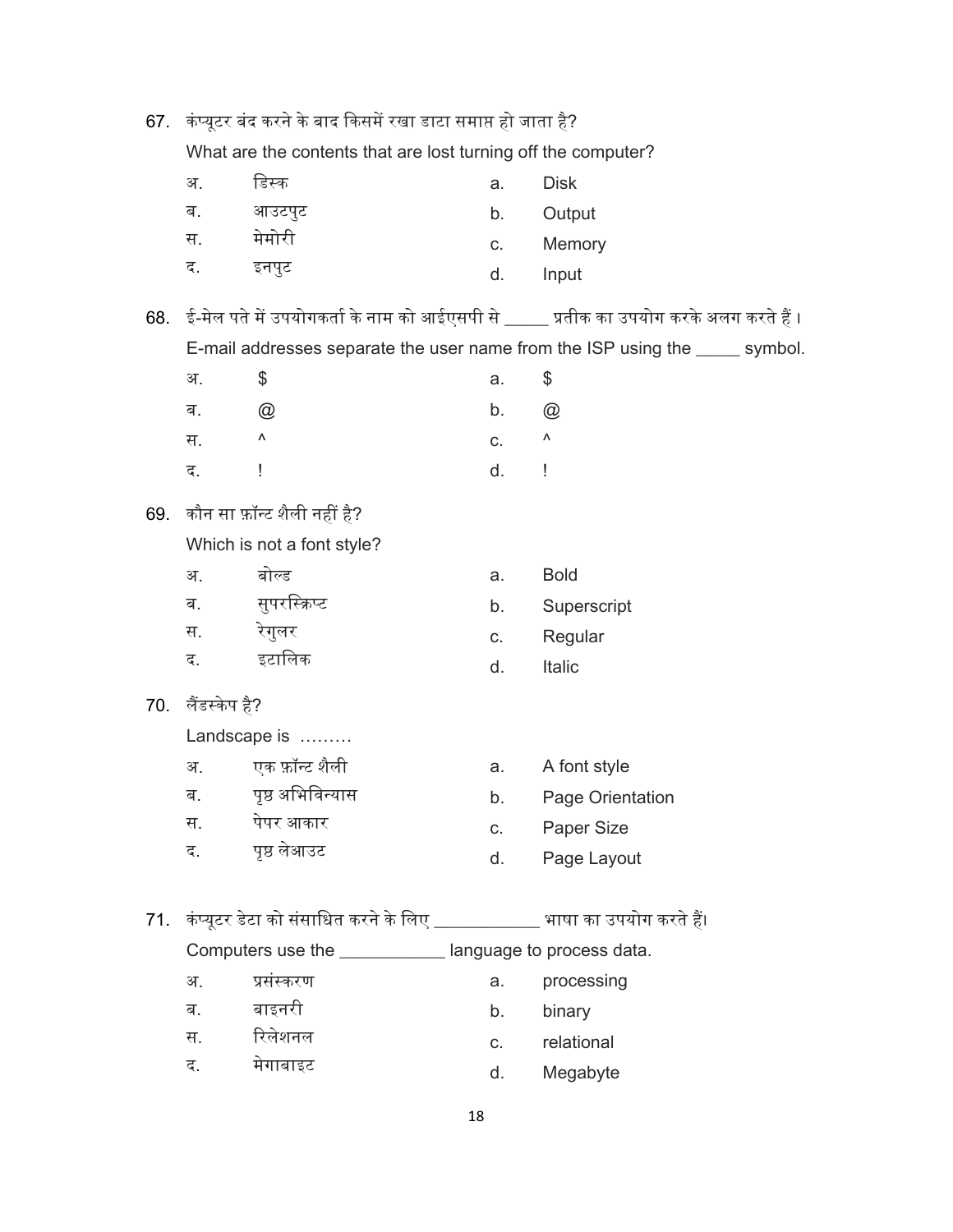#### 72. नियमों का एक सेट है?

The set of Rules means

| अ. | डामन   | а. | Domain     |
|----|--------|----|------------|
| ब. | यूआरएल |    | <b>URL</b> |

- स. रिसोर्सलोकेटर c. Resource Locater
- द. पर्ोटोकॉल d. Protocol

#### 73. इसमें विषम शब्द है?

The odd one among the following is

| अ. | एमएस-डॉक्स | a.             | MS-DOX     |
|----|------------|----------------|------------|
| ब. | एक्सेस     | b.             | ACCESS     |
| .स | युनिक्स    | $C_{\rm{eff}}$ | UNIX       |
| द. | विन्डोस 98 | d.             | WINDOWS 98 |

#### 74. एक िरलेशनल डेटाबेस का संगर्ह होता है

A relational database consists of a collection of

| अ. | कंजी      | а. | Keys          |
|----|-----------|----|---------------|
| ब. | टेबल्स    | b. | <b>Tables</b> |
| स. | रिकॉर्ड्स | C. | Records       |
| द. | फ़ील्ड    | d. | <b>Fields</b> |

## 75. एक िपक्सेल से संबंिधत है pixel is related to

- अ. कंप्यूटर प्रोग्राम a. Computer program
- ब. बाहरी मेमोरी b. Secondary memory
- स. मानीटर c. Monitor
- द. इनमे से कोई नहᱭ सहायक
- d. None of these
- $76.$  तार्किक अनुक्रम में डेटा को व्यवस्थित करने को कहा जाता है : The arranging of data in a logical sequence is called
	- अ. छांटना ब. वर्गीकरण स. प्रतिलिपि प्रस्तुत करना द. संक्षेप में प्रस्तुत करना a. Sorting b. Classifying c. Reproducing d. Summarizing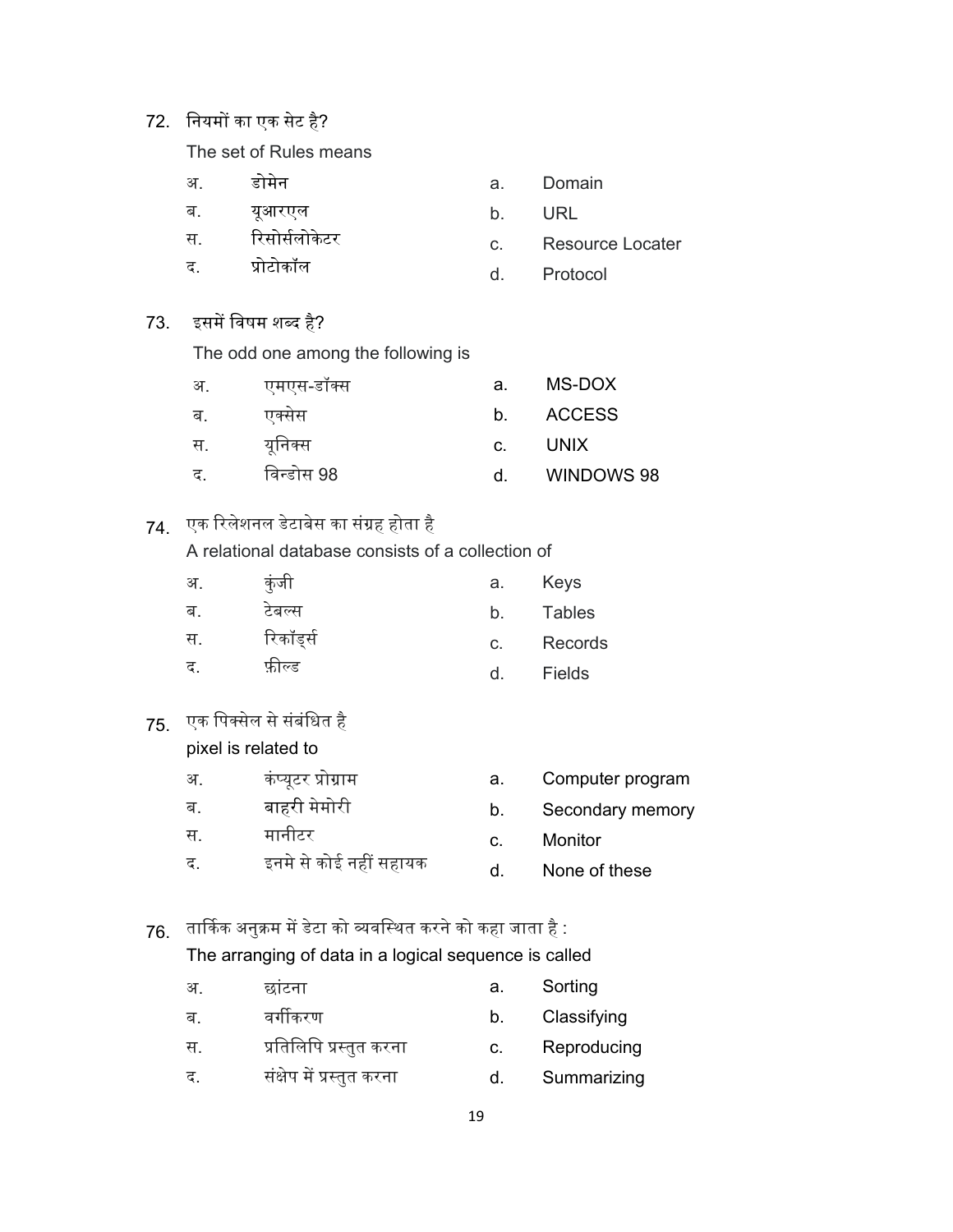| 77. | एक्सप्लोरर और फ़ायरफ़ॉक्स जैसे सॉफ़्टवेयर को ____ कहा जाता है।    |                                                |    |                                         |  |
|-----|-------------------------------------------------------------------|------------------------------------------------|----|-----------------------------------------|--|
|     | Software, such as Explorer and Firefox, are referred to as _____. |                                                |    |                                         |  |
|     | अ.                                                                | सिस्टम सॉफ्टवेयर                               | a. | Systems software                        |  |
|     | ब.                                                                | पेरिफेरल्स                                     | b. | Peripherals                             |  |
|     | स. ।                                                              | ब्राउज़र्स                                     | C. | <b>Browsers</b>                         |  |
|     | द.                                                                | इंटरनेट उपकरण                                  | d. | Internet tools                          |  |
| 78. |                                                                   | कंप्यूटर में जाने वाले डेटा को क्या कहते हैं ? |    |                                         |  |
|     |                                                                   | Data that goes into the computer is called     |    |                                         |  |
|     | अ.                                                                | एल्गोरिथ्म                                     | a. | Algorithm                               |  |
|     | ब.                                                                | इनपुट                                          | b. | Input                                   |  |
|     |                                                                   | स. आउटपुट                                      | C. | Output                                  |  |
|     |                                                                   | द. कैलक्युलेशन्स                               | d. | Calculations                            |  |
|     | 79. सबसे तेज कंप्यूटर होता है?                                    |                                                |    |                                         |  |
|     | The Fastest Computer is:                                          |                                                |    |                                         |  |
|     | अ.                                                                | मिनीकंप्यूटर                                   | a. | Mini Computer                           |  |
|     |                                                                   | ब. माइक्रोकंप्यूटर                             | b. | Micro Computer                          |  |
|     |                                                                   | स. मेनफ्रेमकंप्यूटर                            | c. | Main Frame Computer                     |  |
|     | <b>द.</b>                                                         | सुपरकंप्यूटर                                   | d. | <b>Super Computer</b>                   |  |
| 80. |                                                                   | निम्नलिखित में से कौन सा कथन सही है?           |    |                                         |  |
|     |                                                                   | Which of the following statement is correct?   |    |                                         |  |
|     | अ.                                                                | 1 केबी = 1024 बाइट्स                           | a. | $1 KB = 1024 bytes$                     |  |
|     | ब.                                                                | 1 एमबी = 2048बाइट्स                            | b. | 1 MB=2048 bytes                         |  |
|     | स.                                                                | 1 एमबी = 1000 किलोबाइट्स                       | c. | $1 \text{ MB} = 1000 \text{ kilobytes}$ |  |
|     | द.                                                                | 1 केबी = 2000 बाइट्स                           | d. | $1 KB = 2000 bytes$                     |  |
| 81. |                                                                   | सीपीयू और मुख्य मेमोरी किस पर स्थित है:        |    |                                         |  |
|     | The CPU and main memory are located on the:                       |                                                |    |                                         |  |

| अ  | बिजली बोर्ड   | а. | <b>Electricity board</b> |
|----|---------------|----|--------------------------|
| ब. | मदरबोर्ड      | h. | Motherboard.             |
| स  | भंडारण उपकरण  | C. | Storage device           |
| द. | आउटपुट डिवाइस |    | Output device            |

d. Output device.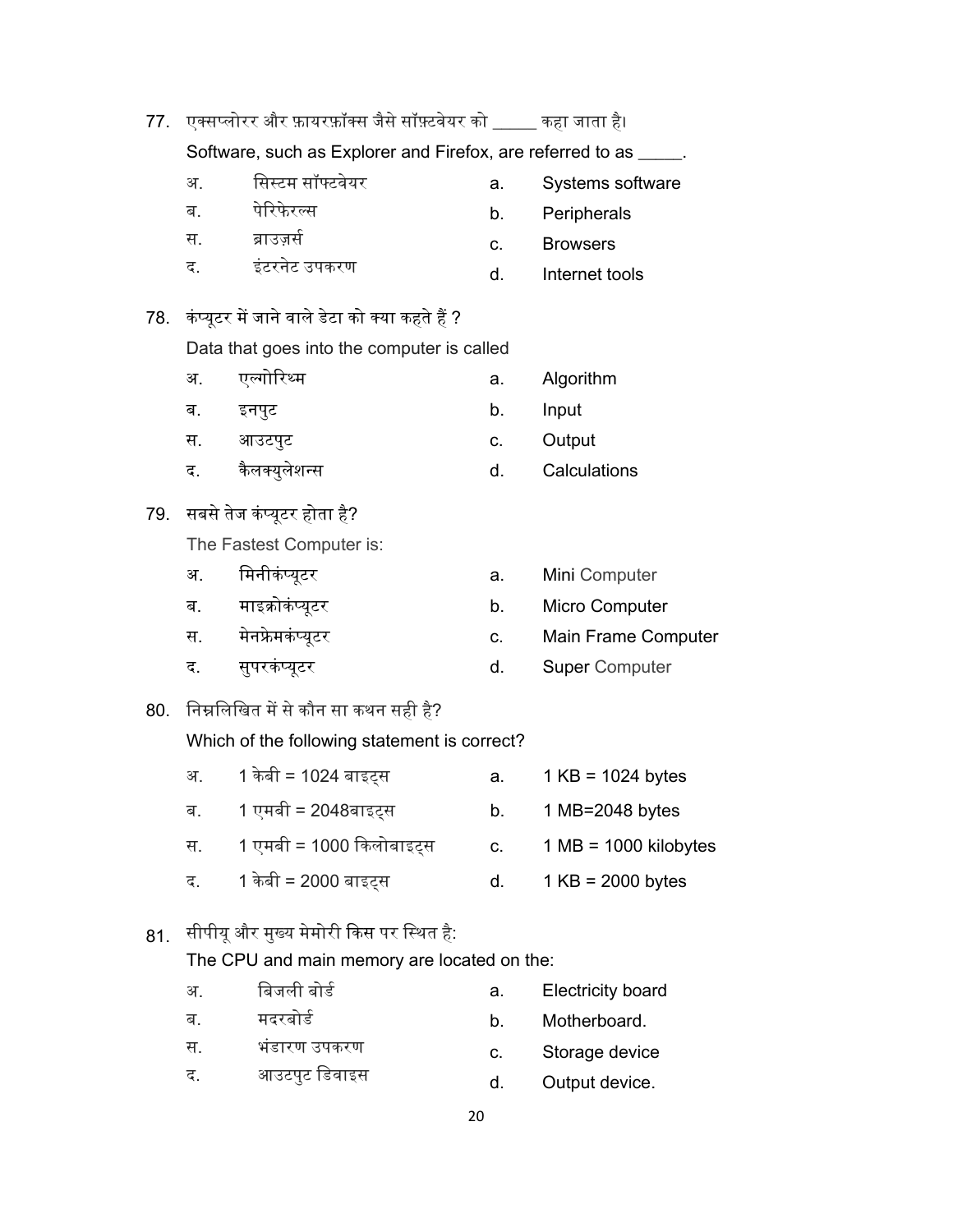82. पर्सनल एंड ऐप्पल मैकिन्टोश कंप्यूटर्स दो अलग-अलग उदाहरण हैं: The Personal and the Apple Macintosh Computers are examples of two different: अ. प्लेटफॉमर् ब. अनुपर्योग स. पर्ोगर्ाम द. भंडारण उपकरण a. Platform b. Application c. Program d. Storage device 83. हेक्साडेसिमल संख्या में 0 से \_\_\_\_ होता है The hexadecimal number contains 0 to \_\_\_\_\_ अ. इ ब. एफ स. जी द. डी a. E b. F c. G d. D 84. लॉिजक गेट (Logic Gate) क्या ह? ै Logic Gates are अ. एक िवशेष सीडी ब. सॉफ्टवेयर स. एक पर्कार का सिकट द. एक कंप्यूटर गेम a. One special CD b. Software c. One kind of Circuit d. One Computer Game 85. यदि कंप्यूटर में ……….. नहीं है तो कंप्यूटर "बूट" नहीं कर सकता है A computer cannot "boot" if it does not have the …………….. अ. संकलक ब. लोडर स. ऑपरेटिंग सिस्टम द. असेंबलर a. Compiler b. Loader c. Operating system d. Assembler

- 86. एक ्यां विभिन्न प्रकार की फाइलें हो सकती हैं।
	- A \_\_\_\_\_\_\_\_\_\_ can contain different types of files.
	- अ. प्रिंटर ब. कीबोर्ड a. Printer b. Keyboard
	- स. फ़ोल्डर
	- द. माउस c. Folder
		- d. Mouse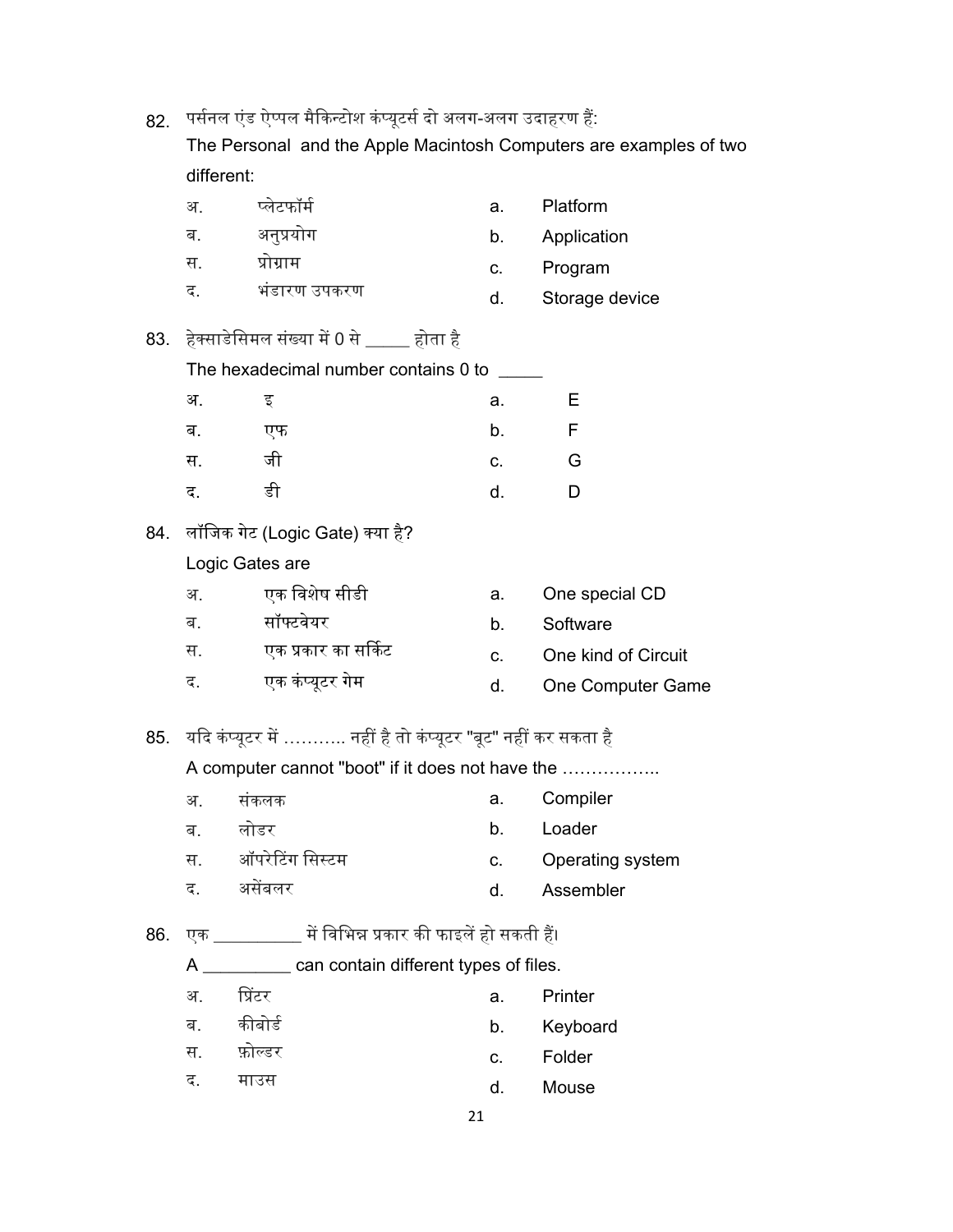|     | ब.   | एमएस वर्ड                                                            | b.      | <b>MS Word</b>         |
|-----|------|----------------------------------------------------------------------|---------|------------------------|
|     | स. ज | एमएस एक्सेस                                                          | C.      | <b>MS Access</b>       |
|     | द.   | सी ++                                                                | d.      | $C++$                  |
| 88. |      | समस्या को हल करने वाले चरण-दर-चरण निर्देशों को ____ कहा जाता है।     |         |                        |
|     |      | The step-by-step instructions that solve a problem are called _____. |         |                        |
|     | अ.   | एक एल्गोरिदम                                                         | a.      | An algorithm           |
|     |      | ब. एक क्रमबद्ध सूची                                                  | b.      | A sorted list          |
|     |      | स. एक क्रमबद्ध योजना                                                 | C.      | A sorted plan          |
|     | द.   | अनुक्रमिक संरचना                                                     | d.      | A sequential structure |
|     |      |                                                                      |         |                        |
| 89. |      | इनमें से कौन सा नेटवर्क टोपोलॉजी है?                                 |         |                        |
|     |      | Which of the following is a network topology?                        |         |                        |
|     | अ.   | फ्लॉपी                                                               | a.      | Floppy                 |
|     | ब.   | मुख्य                                                                | b.      | Main                   |
|     | स.   | स्टार                                                                | $C_{-}$ | <b>Star</b>            |
|     | द.   | उपरोक्त सभी                                                          | d.      | All of the above       |
|     |      |                                                                      |         |                        |
| 90. |      | मुख्य रूप से एन्क्रिप्शन का उपयोग किया जा रहा है                     |         |                        |
|     |      | Encryption is being used primarily with                              |         |                        |
|     | अ.   | फ़ाइल प्रतिधारण                                                      | a.      | File retention         |
|     |      |                                                                      |         |                        |

87. ऑडियो और वीडियो फ़ाइलों को चलाने के लिए \_\_\_\_\_\_ का उपयोग किया जाता है

a. Windows Media Player

is used to play Audio and Video files

अ. विंडोज मीडिया प्लेयर

- ब. लेनदेन प्रविष्टि
- स. कंप्यूटर पर्संस्करण b. Transaction entry c. Computer processing
- द. डाटा संचार d. Data communication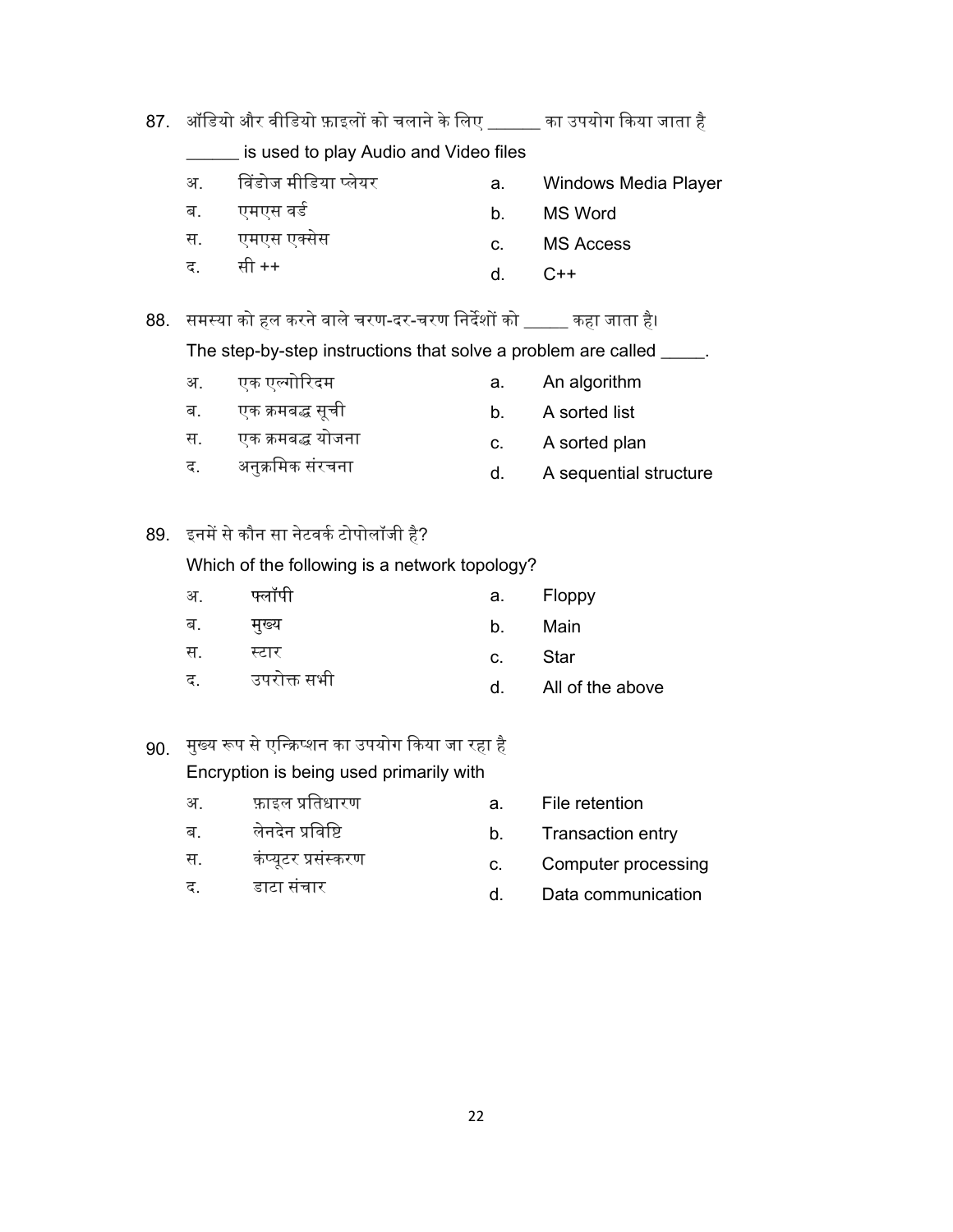निर्देश (प्रश्न 91- प्रश्न 95): नीचे दिए गए प्रत्येक प्रश्न के : : के पहले दिए दो शब्दों के या अंकों में एक निश्चित सम्बन्ध है। : : के बाद एक शब्द या अंक दिया गया है। दिए गए चार विकल्पों में से उस शब्द या अंक का चयन करें जो इस शब्द या अंक के साथ दिए गए जोड़े के अनुसार सम्बन्ध दर्शाए। Instructions (Q. 91– Q. 95): In each of the following questions, there is a certain relationship between two given words or numbers on one side of :: One word or number is given on another side of :: Find the another word or number from the given alternative, having the same relationship with this word or number as the words or numbers of given pair bears:

 $91$  पिघलना  $:$ दव $\cdot \cdot$  जमना  $\cdot$  ?

Melt : Liquid : : Freeze : ?

- अ. बर्फ
- ब. संघनन
- स. ठोस
- द. क्रिस्टल
- $92.$  पढ़ाई :ज्ञान : : कार्य : ?

Study : Knowledge : : Work : ?

- अ. िनरीक्षण
- ब. वेतन
- स. नियुक्त
- द. अनुभव
- 93. 9 :80 : : 100 : ?
	- $9:80:100:?$
	- अ. 901
	- ब. 1009 b. 1009
	- स. 9999
	- द. 10999
- 94. मोटा :पतला : : सुस्त : ? Thick : Thin : : Idle : ?
	-
	- अ. जीत
	- ब. आनन्द
	- स. सिकर्य
	- द. बुद्धिमान
- a. Ice
- b. Condense
- c. Solid
- d. Crystal
- a. Observation
- b. Salary
- c. Placement
- d. Experience
- a. 901
- 
- c. 9999
- d. 10999
- a. Victory
- b. Happy
- c. Active
- d. Intelligent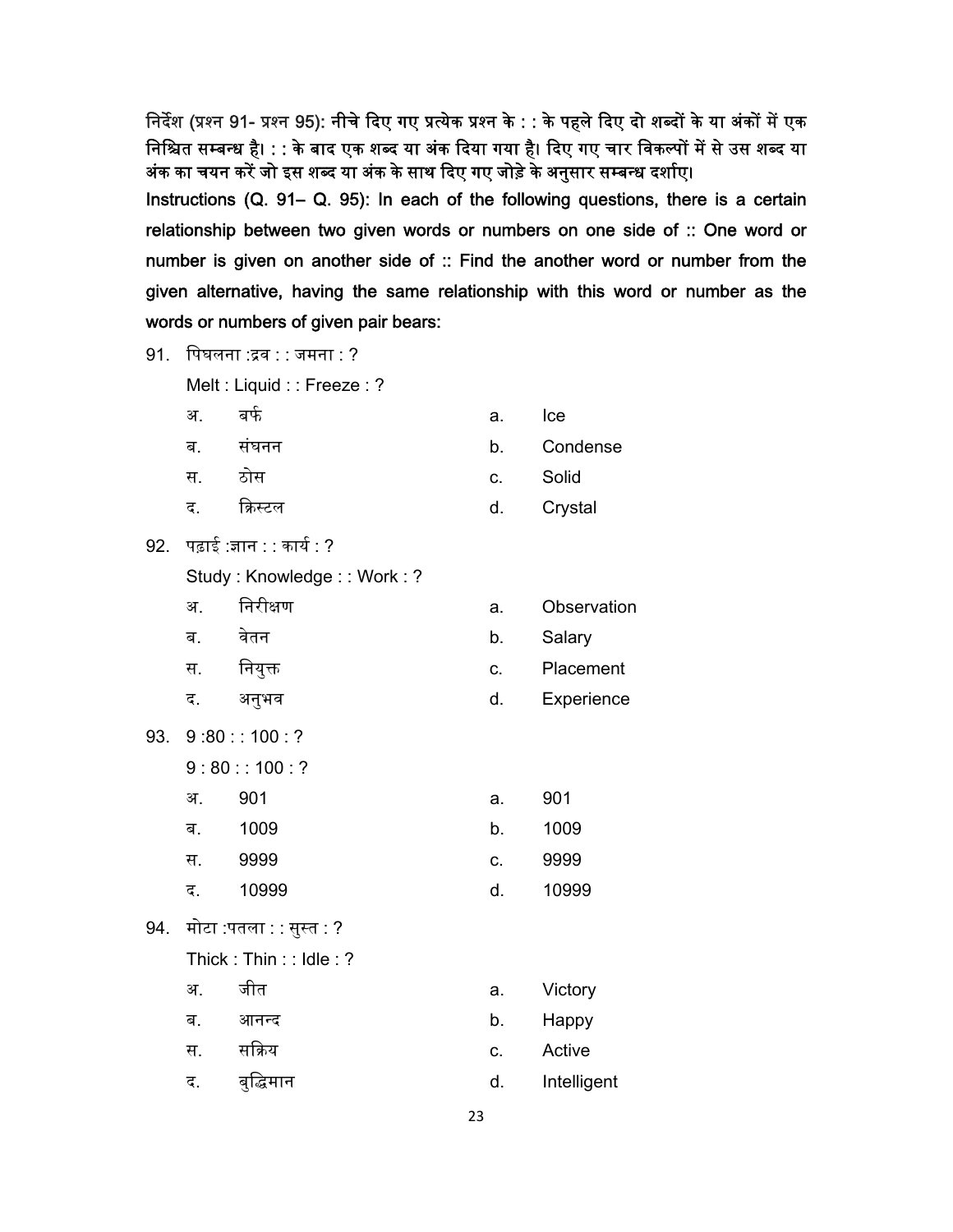$95.$  लीवर :हृदय : : किडनी : ?

Liver : Heart : : Kindly : ?

| अ. | पथरी   | a. | Stone        |
|----|--------|----|--------------|
| ब. | फिल्टर | b. | Filter       |
| स. | फेफड़े |    | c. Lungs     |
| द. | र क्त  | d. | <b>Blood</b> |

<u>निर्देश ( 96 - 100): निम्नलिखित प्रश्नों के दिए गए चार विकल्पों में से उसे चुनिए जो अन्य से भिन्न है:</u> Instructions (96 – 100): In the following question from the give alternatives choose the one which is different from the others:

| 96.     | अ. | कैलेण्डर   | a. | Calendar         |
|---------|----|------------|----|------------------|
|         | ब. | वर्ष       | b. | Year             |
|         | स. | दिनांक     | C. | Date             |
|         | द. | महीना      | d. | Month            |
|         |    |            |    |                  |
| 97.     | अ. | कौआ        | a. | Crow             |
|         | ब. | कबूतर      | b. | Pigeon           |
|         | स. | तोता       | C. | Parrot           |
|         | द. | तितली      | d. | <b>Butterfly</b> |
|         |    |            |    |                  |
| 98.     | अ. | 37         | a. | 37               |
|         | ब. | 27         | b. | 27               |
|         | स. | 23         | c. | 23               |
|         | द. | 19         | d. | 19               |
| 99.     | अ. | 140        | a. | 140              |
|         | ब. | 240        | b. | 240              |
|         | स. | 360        | C. | 360              |
|         | द. | 480        | d. | 480              |
| 100. अ. |    | <b>ABD</b> | a. | <b>ABD</b>       |
|         | ब. | <b>FGI</b> | b. | FGI              |
|         |    |            |    |                  |
|         | स. | <b>LMO</b> | C. | <b>LMO</b>       |
|         | द. | STU        | d. | <b>STU</b>       |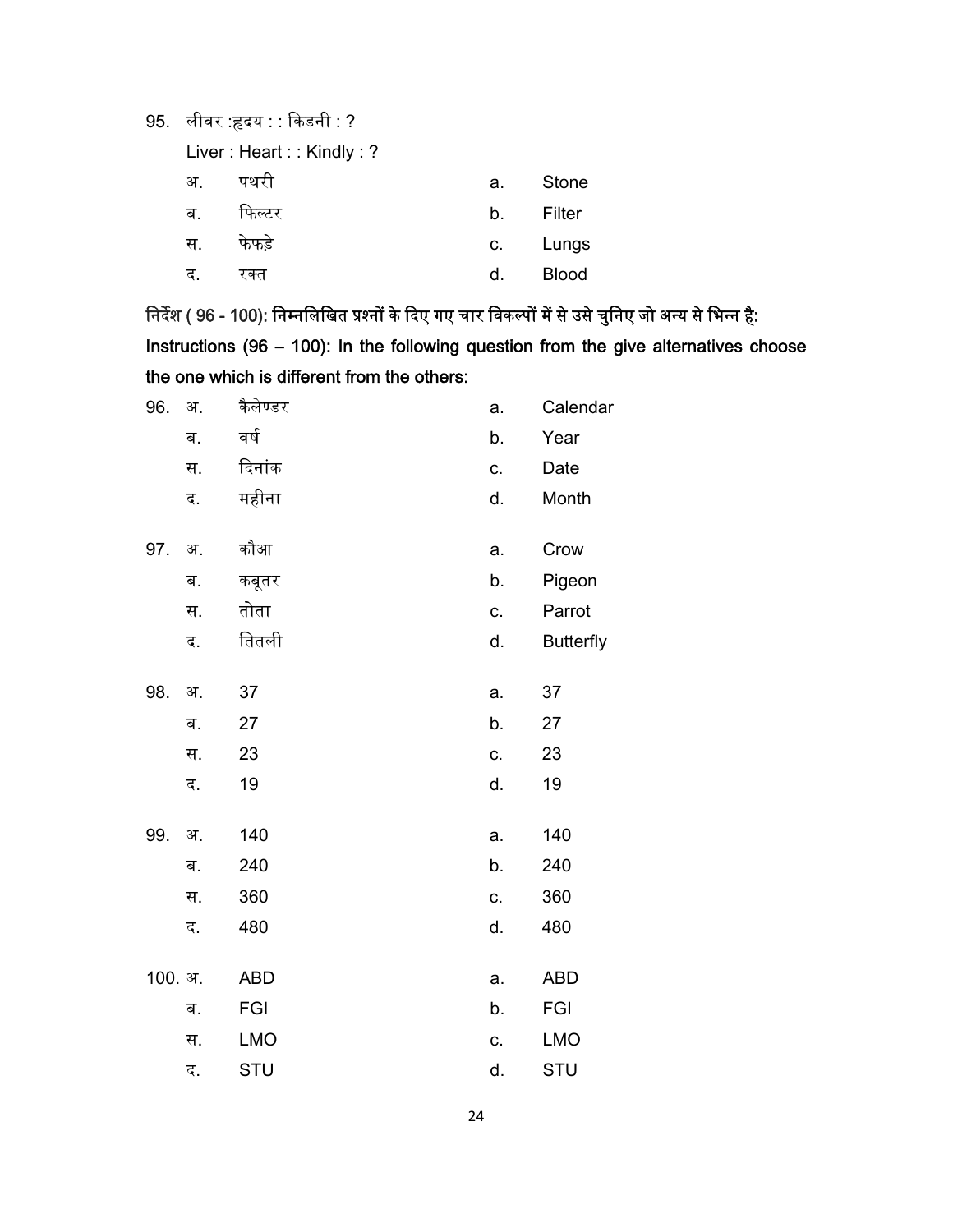निर्देश ( प्रश्न 101 – प्रश्न 102): निम्नलिखित प्रश्नों में दिए गए शब्दों को अंग्रेजी शब्दकोष के अनुसार व्यवस्थित कीजिए तथा वह शब्द छांटिए जो अन्त में आता है:

Instructions (Q. 101 – Q. 102): In each of the following questions arrange the given words in the sequence as they occur in the English dictionary and choose the word that comes in the last place:

| 101. अ. | Finger     | a. | Finger     |
|---------|------------|----|------------|
| ब.      | Flourish   | b. | Flourish   |
| स.      | Formal     | c. | Formal     |
| द.      | Forget     | d. | Forget     |
| 102. अ. | Alive      | a. | Alive      |
| ब.      | Afforest   | b. | Afforest   |
| स.      | Anticipate | c. | Anticipate |
| द.      | Appreciate | d. | Appreciate |

103. यिद हवा को हरा कहा जाए, हरे को नीला, नीले को आकाश, आकाश को पीला, पीले को पानी तथा पानी को गुलाबी कहा जाए तब साफ आकाश का क्या रंग है ? If air is called green, green is called blue, blue is called sky, sky is called yellow, yellow is called water and water is called pink, then what is the colour of sky?

| अ. | नीला | а.          | <b>Blue</b> |
|----|------|-------------|-------------|
| ब. | आकाश | b.          | Sky         |
| स. | पीला | $C_{\rm L}$ | Yellow      |
| द. | पानी | d.          | Water       |

104. यिद आंख को हाथ कहा जाए, हाथ को मुंह, मुंह को कान,कान को नाक और नाक को जीभ कहा जाए तो निम्नमेंसे किससे एक व्यक्ति सुन सकता है ?

If eye is called hand, hand is called mouth, mouth is called ear, ear is called nose and nose is called tongue, with which of the following would a person hear?

| अ. | $\cdot$<br>आख | a. | Eye   |
|----|---------------|----|-------|
| ब. | मुह           | b. | Mouth |
| स. | नाक           | C. | Nose  |
| द. | कान           | d. | Ear   |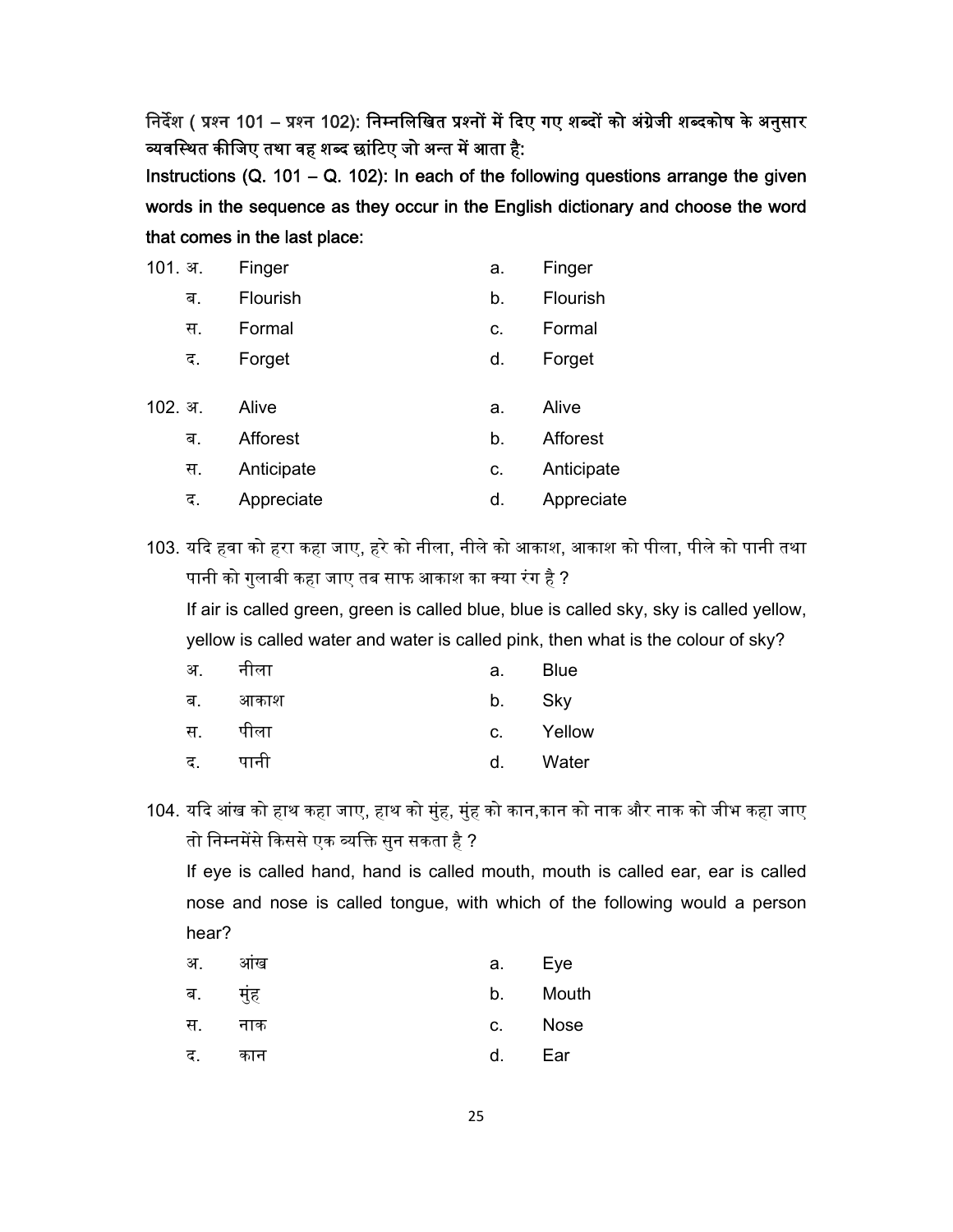### त्तिर्देश : (प्रश्न 105–प्रश्न 108) : दी गई जानकारी को ध्यानपूर्वक पढ़ें और निम्नलिखित प्रश्नों के उत्तर दें:

- 1. A, B, C, D, E, F और G एक बेंच पर बैठे हैं और सभी के मुंह पूर्व की ओर हैं।
- 2. C, D के निकटतम दाईं ओर है।
- 3. B एक दम अंतिम छोर पर है और E उसका पड़ोसी है।
- $4.$  G, E और F के बीच में है।
- 5. D दक्षिणी छोर से तीसरे स्थान पर बैठा है।

## Instructions (Q. 105 – Q. 108): Study the given information carefully and answer the following questions:

- 1. A, B, C, D, E, F and G are sitting on a bench and all of them are facing east.
- 2. C is on the immediate right of D.
- 3. B is at an extreme end and E as his neighbour.
- 4. G is between E an F.
- 5. D is sitting third from the south end.
- 105. E के दाईं ओर कौन बैठा ह? ै

Who is sitting to the right of E?

|                              | a. G |
|------------------------------|------|
|                              | b. A |
|                              | c. D |
|                              | d. F |
| अ. G<br>ब. A<br>स. D<br>द. F |      |

106. निम्नांकित जोड़ों में से कौन से व्यक्तियों का जोड़ा अंतिम छोरों पर है?

Which of the following pairs of people are sitting at the extreme ends?

| अ. AE |  | a. AE |
|-------|--|-------|
| ब. AB |  | b. AB |
| स. CB |  | c. CB |
| द. FB |  | d. FB |

107. निम्नलिखित किस जोड़े के व्यक्तियों के बीच D बैठा है?

Between which of the following pairs of people is D sitting?

|  | अ. AC | a. AC |       |
|--|-------|-------|-------|
|  | ब. AF | b. AF |       |
|  | स. CE |       | c. CE |
|  | द. CF | d. CF |       |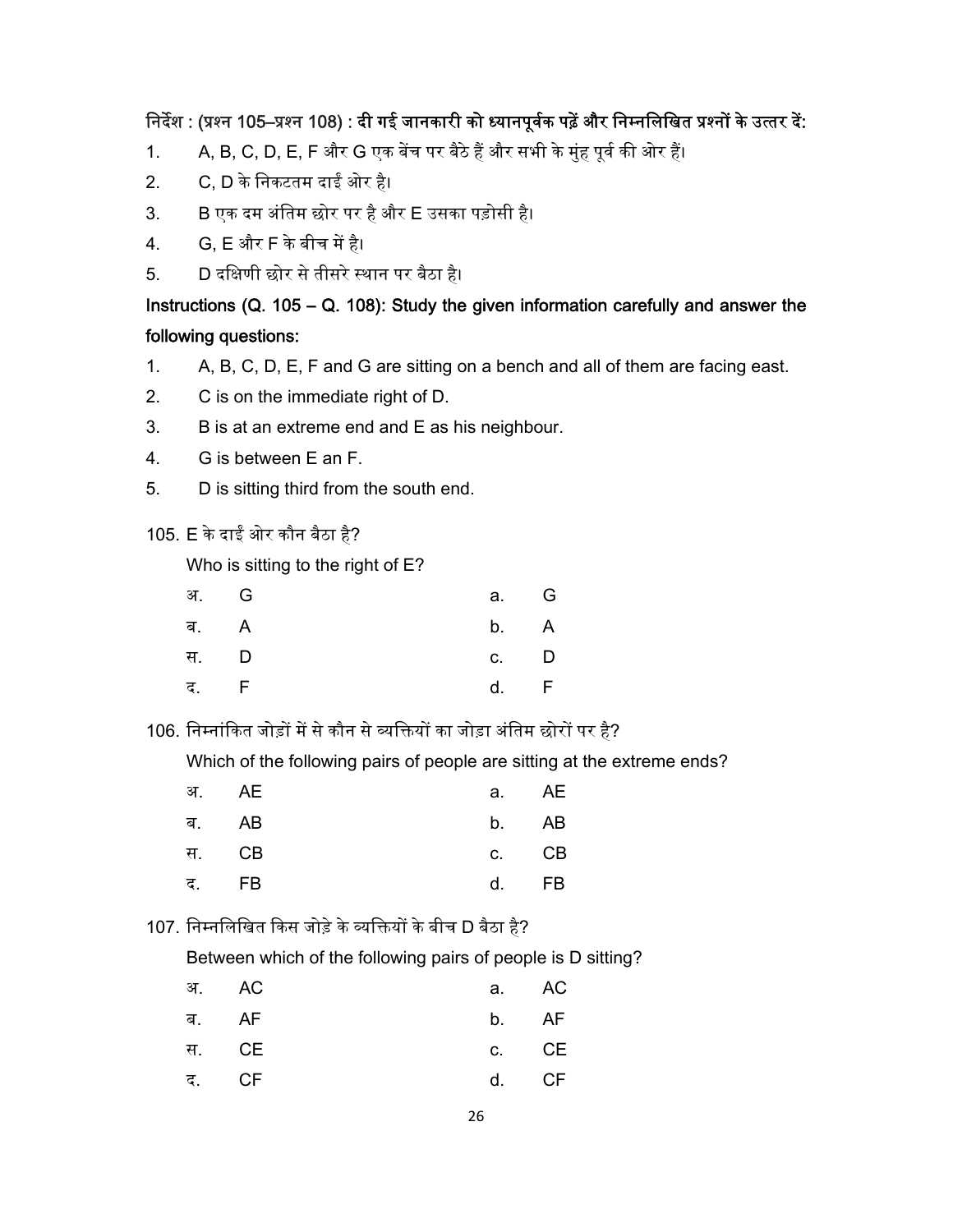108. मध्य में कौन है?

Who is at the middle?

| अ. G | a. G   |  |
|------|--------|--|
| ब. C | b. C   |  |
| स. D | $C.$ D |  |
| द. F | d. F   |  |

त्तिर्देश (प्रश्न 109 – प्रश्न 111):दी गई श्रेणीयों का अध्ययन करते हुए आने वाले अंक के लिए सही विकल्प चुनिए:

Instructions (Q. 109 – Q. 111): Study the given sequences and find the next number in each of the given sequence:

109. 10, 12, 16, 24, 40, ? a. 60 b. 56 c. 70 d. 72

110. 4, 9, 25, 49, ?

 a. 81 b. 64 c. 121 d. 100

111.  $11\frac{1}{9}$ ,  $12\frac{1}{2}$ ,  $14\frac{2}{7}$ ,  $16\frac{2}{3}$ , ?  $8\frac{1}{3}$ a.  $19\frac{1}{2}$ b. c. 20 d.  $22\frac{1}{3}$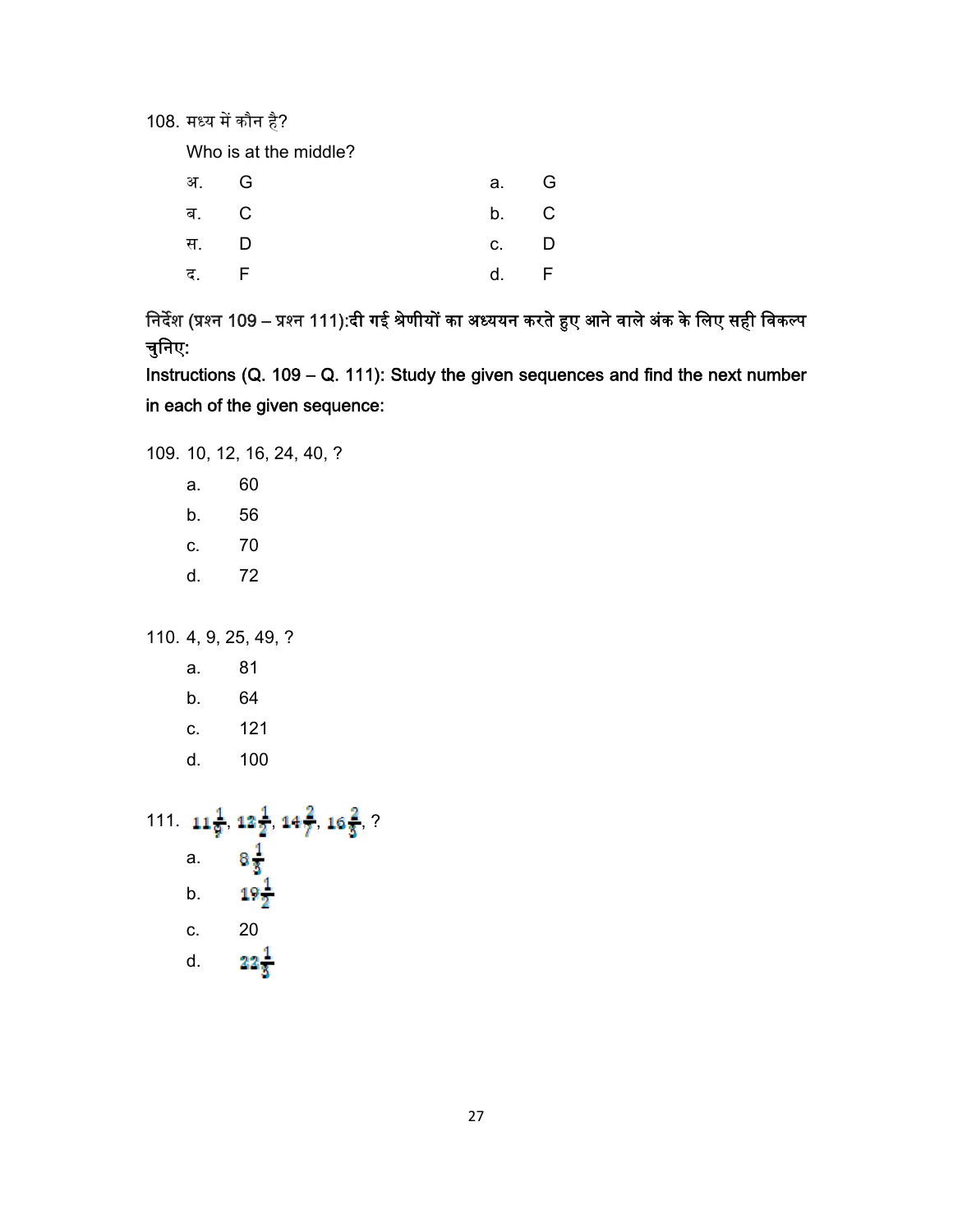112. दी गई श्रेणी में कितनी बार 7 इस तरह आया है कि 6 उसके एकदम पहले हो पर 4 उसके एकदम बाद में न हो:

7 4 2 7 6 4 3 6 7 5 3 5 7 8 4 3 7 6 7 2 4 0 6 7 4 3

How many 7 s immediately proceeded by 6 but not immediately followed by 4 are there in the following series:

7 4 2 7 6 4 3 6 7 5 3 5 7 8 4 3 7 6 7 2 4 0 6 7 4 3

| अ. | ा एक   |    | a. One   |
|----|--------|----|----------|
| ब. | दो     |    | b. Two   |
|    | स. तीन |    | c. Three |
| द. | चार    | d. | Four     |

113. यदि अंक 54638 में आने वाली प्रत्येक विषम संख्या को 1 कमकिया जाए एवं सम संख्याओं को 1 अधिक किया जाए तो नए अंक की संख्याओं का योगा होगा :

If each of the odd digits in the number 54638 is decreased by 1 and each of the even digits is increased by 1, then which of the following will be the sum of the digits of new number :

| अ. 25 | a. 25   |  |
|-------|---------|--|
| ब. 26 | b. 26   |  |
| स. 27 | c. $27$ |  |
| द. 28 | d. 28   |  |

114. यिद Book=43, PEN=35 तब Copy=?

If Book=43, PEN=35 then Copy=?

| अ. 48 | a.          | 48  |
|-------|-------------|-----|
| ब. 60 | $n_{\rm m}$ | -60 |
| स. 59 | v. 59       |     |
| द. 79 | d. 79       |     |
|       |             |     |

115. यदि 4\*5=81; 3\*4=49 तब10\*2 क्या होगा?

If 4\*5=81; 3\*4=49 what is 10\*2

| अ. 120 | a. 120 |  |
|--------|--------|--|
| ब. 102 | b. 102 |  |
| स. 144 | c. 144 |  |
| द. 169 | d. 169 |  |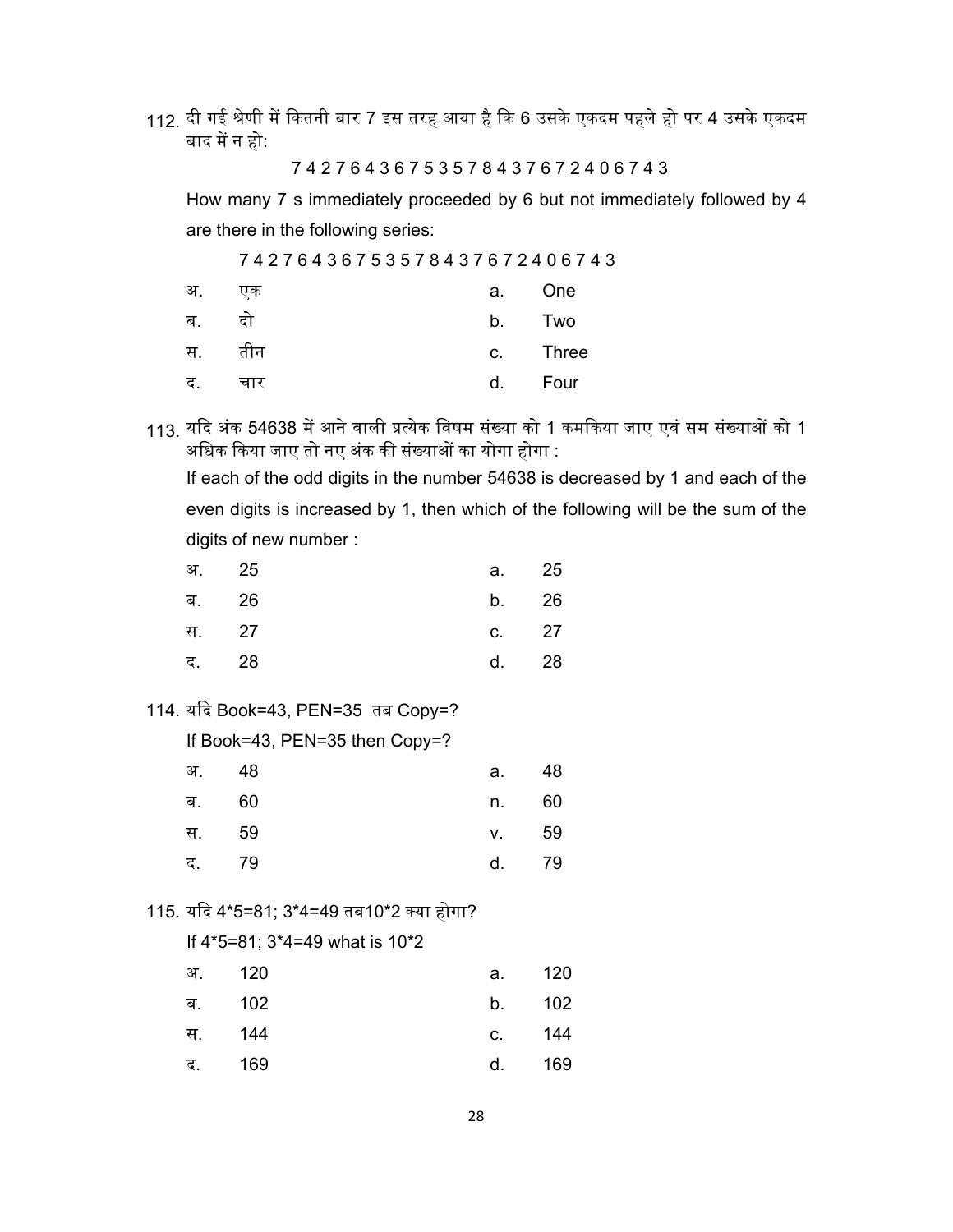- 116. मैं अपने घर से 15 मी. उत्तरकी ओर गया फिर मैं मुड़कर 5 मी. दक्षिण की ओर चला। उसके बाद 10 मीटर पूर्व की ओर चला। अपने घर से मैं किस दिशा में हूँ ? I went 15 m to North from my house then I turned south and covered 5m and then turned east and covered 10m. What is my direction from my house? अ. पूर्व ब. पश्चिम स. उत्तर a. East b. West c. North
	- द. दिक्षण d. South
- 117. X ने Y से कहा ''मैं तुम्हारा सगा भाई हूँ पर तुम मेरी बहन नहीं हो'' किस तरह से X,Y से सबंधित है?

X told Y "that I am your real brother but you are not my real sister" How would Y be possibly related to X?

| $3\Gamma$ | कजिन    | a. Cousin          |
|-----------|---------|--------------------|
|           | $+ + -$ | المستحدث والمستناة |

- ब. मित्र b. Friend
- स. भाई c. Brother
- द. नहीं बताया जा सकता d. Can not be determined

118. एक सांकेतिक भाषा में LONDON को NODNOL लिखा जाता है। DUMDUM को कैसे लिखा जाएगा?

In a code LONDON is written as NODNOL, How can DUMDUM be written?

| अ. | DUMDUM        | а.          | <b>DUMDUM</b> |
|----|---------------|-------------|---------------|
| ਕ  | MUDDUM        | b.          | <b>MUDDUM</b> |
| स  | <b>MUDMUD</b> | $C_{\cdot}$ | <b>MUDMUD</b> |
| ट  | <b>DUMMUD</b> | d.          | DUMMUD        |

119. यदिA>B, B>C तथा C>D तब निम्नलिखित में क्या निश्चित ही गलत है?

If A>B, B>C, C>D then which of the following is definitely wrong?

| अ. A>D   | a. $A > D$ |  |
|----------|------------|--|
| ब. A>C   | $b.$ A>C   |  |
| स. D>A   | c. D>A     |  |
| द. $B>D$ | d. $B> D$  |  |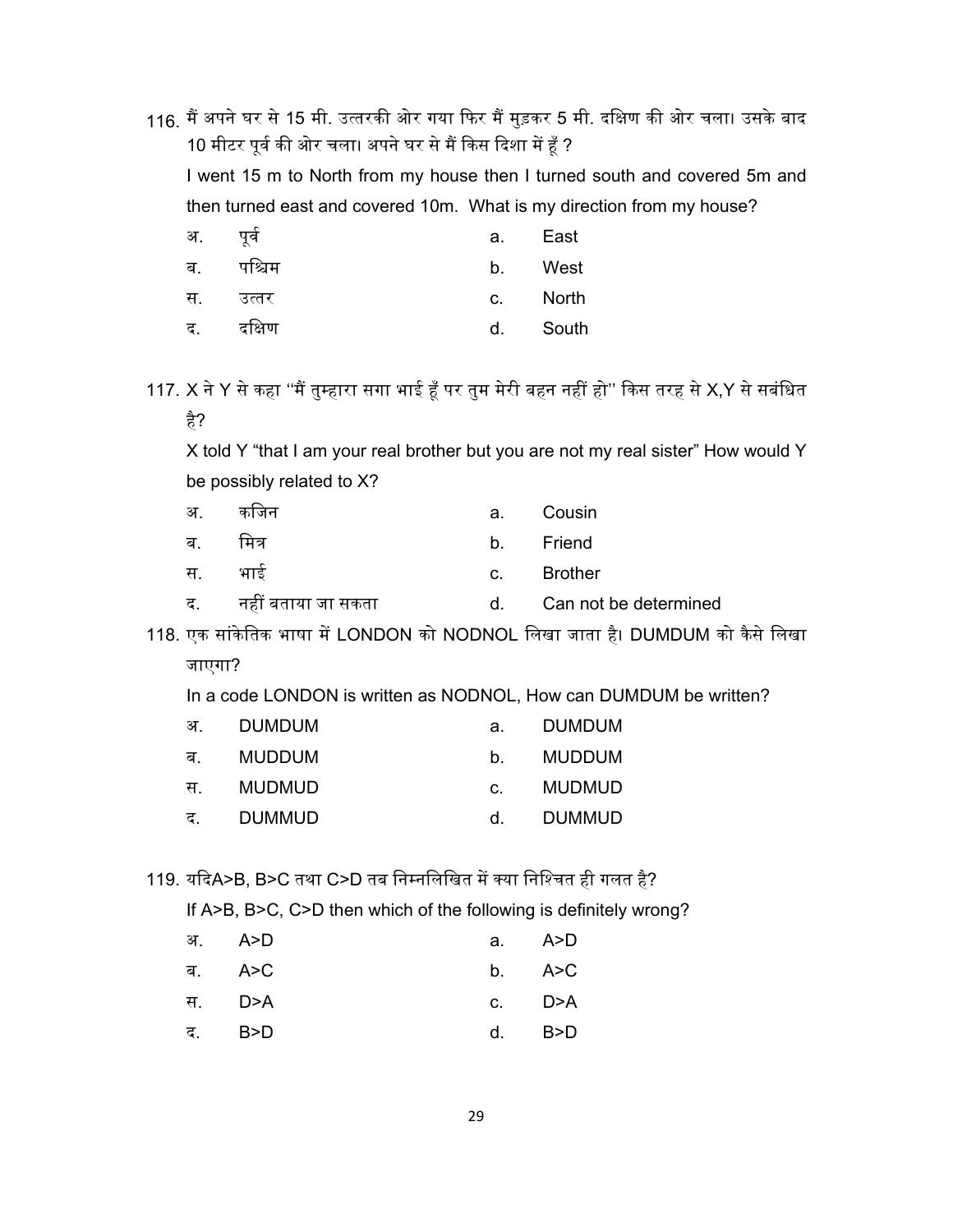त्तिर्देश : (प्रश्न 120 – प्रश्न 122): निम्नलिखित प्रश्नों में से प्रत्येक प्रश्न के तीन उदाहरणों को एक विशेष नियम द्वारा हल किया गया है। उसी नियम द्वारा चौथे उदाहरण को हल कर सही उत्तर दीजिए। Instructions:  $(Q. 120 - Q. 122)$ : In each of the following questions three examples are solved by using certain rule choose the correct answer for the fourth example by applying the same rule.

| 120. |    | $6 \oplus 4 = 12$  |
|------|----|--------------------|
|      |    | $5 \oplus 4 = 10$  |
|      |    | $6 \oplus 5 = 15$  |
|      |    | $8 \oplus 4 = ?$   |
|      | a. | 16                 |
|      | b. | 13                 |
|      | C. | 14                 |
|      | d. | 15                 |
|      |    |                    |
| 121. |    | $3 \oplus 18 = 8$  |
|      |    | $4 \oplus 28 = 9$  |
|      |    | $5 \oplus 45 = 11$ |
|      |    | $6 \oplus 66 = ?$  |
|      | a. | 15                 |
|      | b. | 14                 |
|      | c. | 13                 |
|      | d. | 16                 |
|      |    |                    |
| 122. |    | $2 \oplus 1 = 5$   |
|      |    | $4 \oplus 2 = 10$  |
|      |    | $8 \oplus 4 = 20$  |
|      |    | $10 \oplus 6 = ?$  |
|      | a. | 32                 |
|      | b. | 64                 |
|      | C. | 26                 |
|      | d. | 80                 |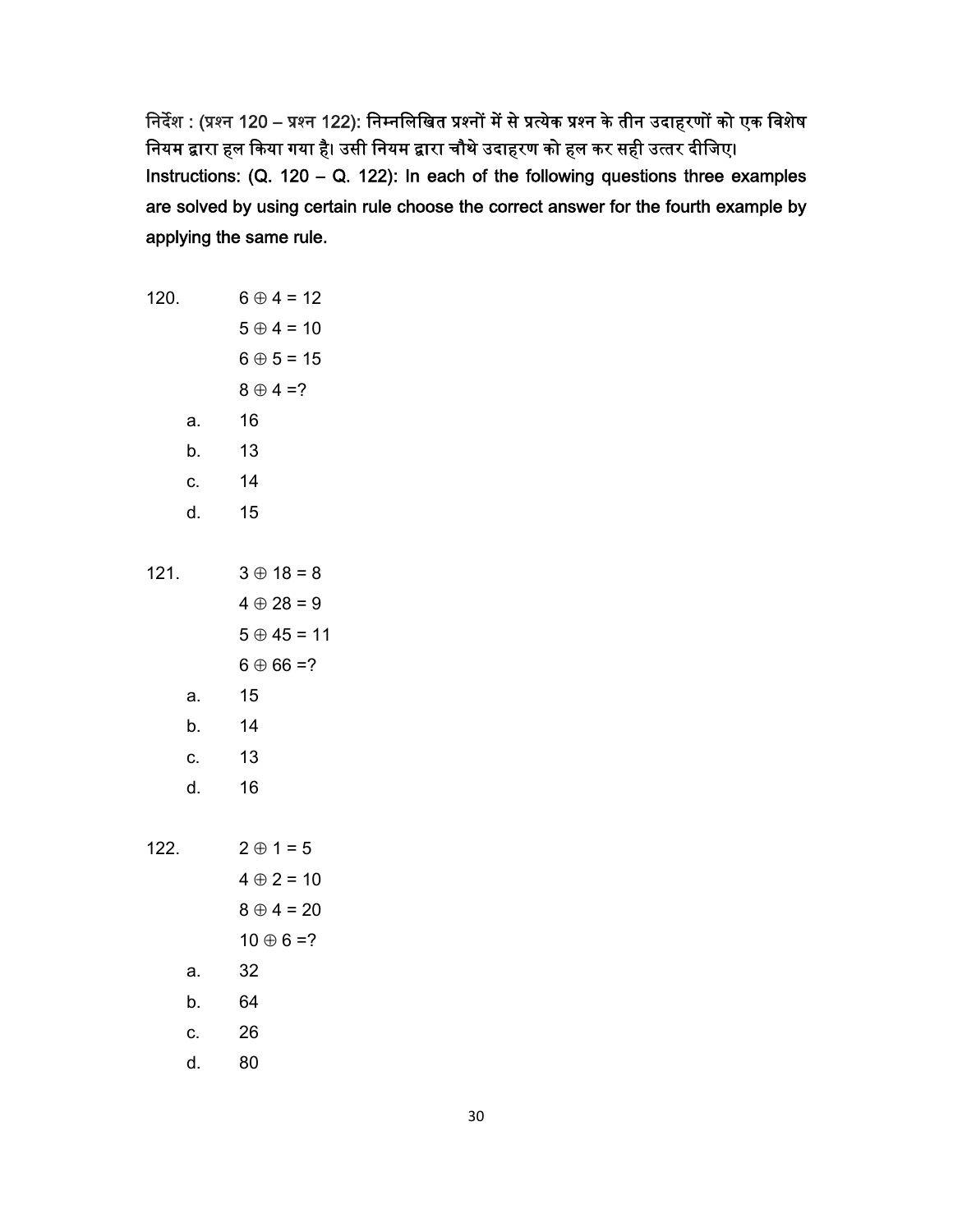123. एक डॉक्टर ने किसी मरीज को 6 गोलियां दी है और उसे हर दो घण्टे में एक गोली लेने की सलाह दी है। मरीज अगर पहली गोली सुबह 10 बजे लेता है तो छठी गोली किस समय लेगा? A doctor gives 6 tablets to a patient and advises him to take one tablet every 2 hours. Patient takes first tablet at 10 AM, at what time he will take 6<sup>th</sup> tablet?  $\pi\pi\pi$  10  $\pi\rightarrow$ a. 10 AM

| . सबहा∪ बज      | a. IU-AIVI             |
|-----------------|------------------------|
| ब. दोपहर 12 बजे | $b.$ 12 Noon           |
| स. शाम 6 बजे    | c. 6 PM                |
| द. शाम 8 बजे    | $d \quad 8 \text{ PM}$ |

## त्निर्देश : (प्रश्न 124 – प्रश्न 127) दी गई जानकारी को पढ़कर निम्नलिखित प्रश्नों के उत्तर दें:

किसी घन के सभी छ: फलकों को छ: भिन्न रंगों काला, भूरा, हरा, लाल, सफेद और नीले से रंगा गया है।

- 1. लाल फलक काले के विपरीत है।
- 2. हरा फलक लाल और काले के बीच के हैं।
- 3. नीला फलक सफेद फलक के समीपवर्ती हैं।
- 4. भूरा फलक, नीले फलक के समीपवर्ती है।
- 5. नीचे की ओर लाल फलक ह। ै

## Instructions (Q. 124 –Q. 127): Read the information and answer the following questions:

All the six faces of a cube are coloured with six different colours- Black, Brown, Green, Red, White and Blue.

- 1. Red is opposite to the black face.
- 2. Green face is between red and black faces.
- 3. Blue face is adjacent to white face.
- 4. Brown face is adjacent to blue face.
- 5. Red face is in the bottom.

#### 124. सबसे ऊपरी फलक ह: ै

The upper face is:

| ડન | सफद |  | White |
|----|-----|--|-------|
|----|-----|--|-------|

- ब. काला b. Black
- स. भूरा c. Brown
- द. हरा d. Green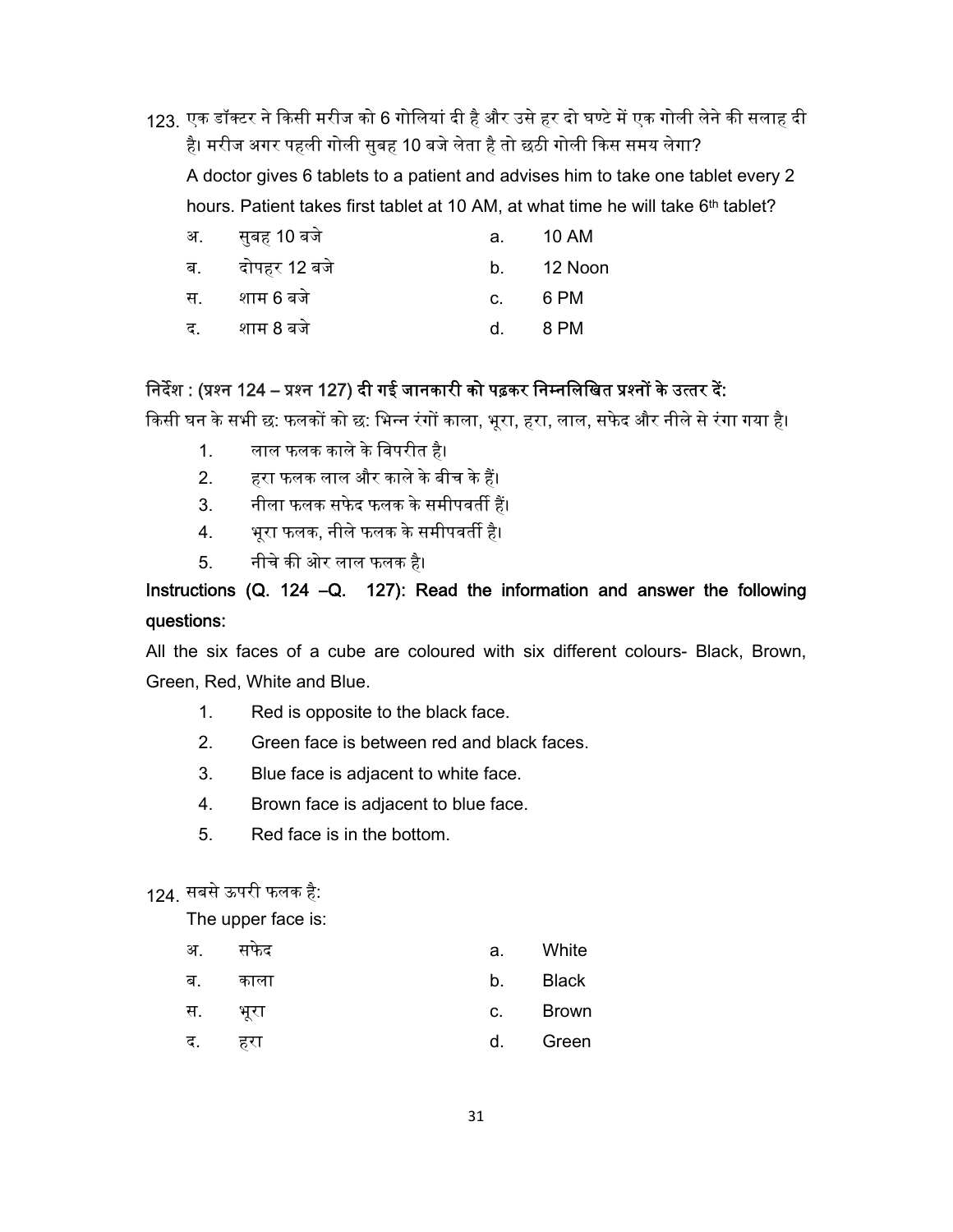## 125. भूरे के विपरीत फलक है :

The face opposite to brown is:

| अ. | नीला | а.          | <b>Blue</b> |
|----|------|-------------|-------------|
| ब. | सफेद | $b_{\cdot}$ | White       |
| स. | हरा  |             | c. Green    |
| द. | लाल  | d.          | Red         |

## 126. निम्न में से कौन से हरे के समीपवर्ती हैं:

Which of the following is adjacent to green?

- अ. काला, सफेद, भूरा, लाल
- ब. नीला, काला, लाल, सफेद
- स. लाल, काला, नीला, सफेद
- द. इनमें से कोई नहीं
- 127. कौन सा फलक हरे के विपरीत हैं?

Which face is opposite to green?

| अ. | लाल  | a.          | Red          |
|----|------|-------------|--------------|
| ब. | सफेद | $b_{\cdot}$ | White        |
| स. | नीला | C.          | <b>Blue</b>  |
| द. | मूरा | d.          | <b>Brown</b> |

128. श्रृंखला के लुप्त अक्षर खोजें

 $a_{--}b_{--}a_{-}$ 

Find the missing letters of the series

|    | $a_ - b_ - a_-$ |                |       |
|----|-----------------|----------------|-------|
| अ. | baabb           | a.             | baabb |
| ৰ. | ababa           | b.             | ababa |
| स. | baaba           | $\mathbf{C}$ . | baaba |
| द. | baaab           | d.             | baaab |

- a. Black, White, Brown, Red
- b. Blue, Black, Red, White
- c. Red, Black, Red, White
- D. None of these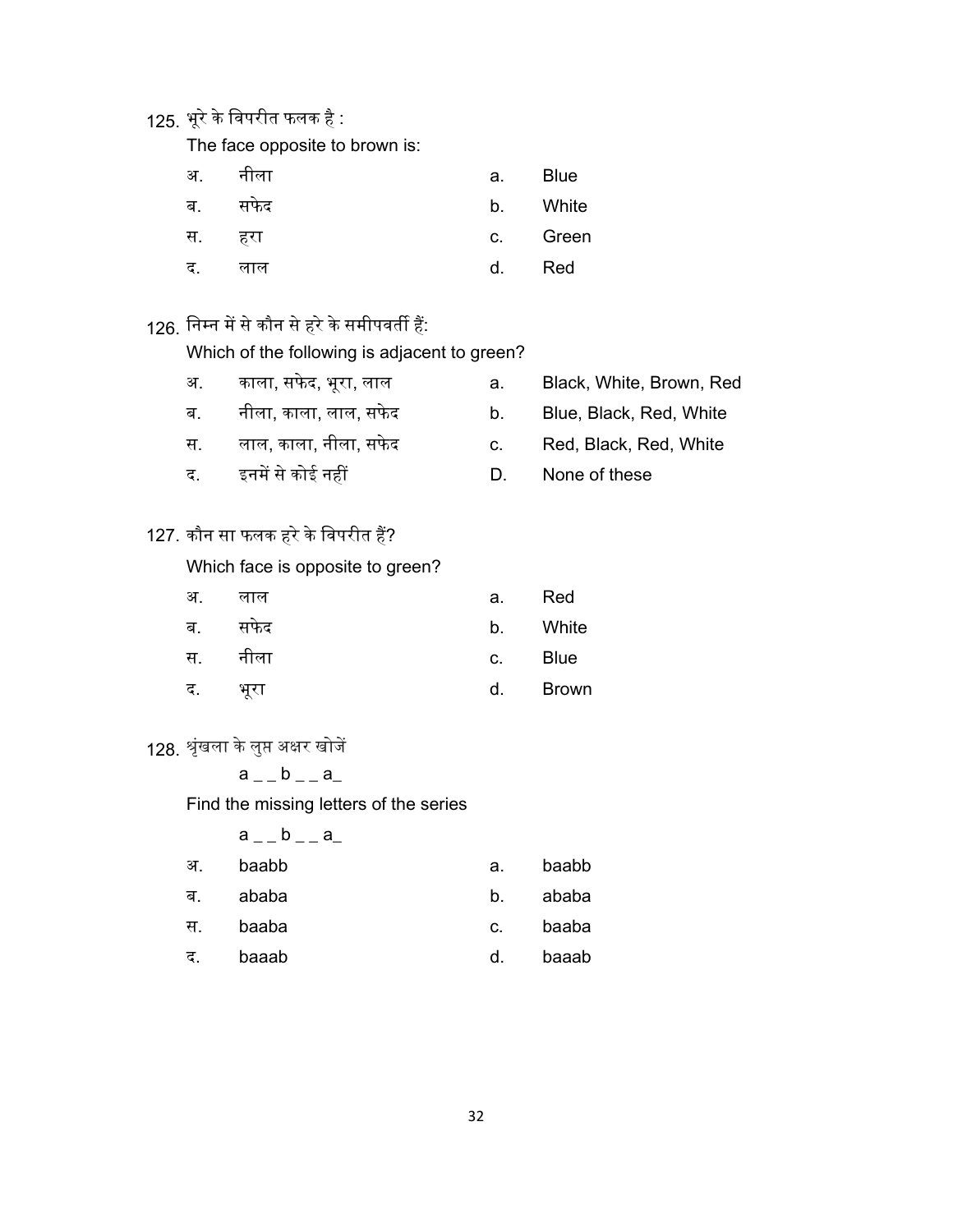त्तिर्देश (129 - 130): श्रेणी में कुछ शब्द दिए गए हैं। श्रेणी को पढ़ें और निम्न लिखित प्रश्नों के लिए सही विकल्प चुनें:

Instructions (129 – 130): There are some words given in a sequence. Read the sequence and choose the correct alternatives for the following questions:

LAP, BUT, CAR, SON, HID

129. यदि प्रत्येक शब्द के पहले और तीसरे अक्षरों की स्थिति में परस्पर बदलाव किया जाता है, तो निम्न में से कौन सा नई ᳞वस्था के साथ साथर्क शब्द बन जाएगा ।

If the position of the first and third alphabets of each of the word are interchanged, which of the following would form meaningful word with the new arrangement.

|  | अ. HID |  | a. HID |
|--|--------|--|--------|
|  | ब. SON |  | b. SON |
|  | स. BUT |  | c. BUT |
|  | द. CAR |  | d. CAR |

130. श्रेणी में दिए गए दो शब्दों में एक ही स्थान पर कौन सा वर्ण है।

Which alphabet is on same place in two words given in the sequence?

| अ. U | a. U |  |
|------|------|--|
| ब. T | b. T |  |
| स. A | c. A |  |
| द. N | d. N |  |

Instructions (प्रश्न 131 – प्रश्न 132): In the following questions a big word is given. A small word can be constructed from that given word. Use the letters as many times as they are coming in the big word.

निर्देश (Q. 131 –Q. 132): निम्नलिखित प्रश्नों में एक बड़ा शब्द दिया गया है। उस दिए गए शब्द से एक छोटा शब्द बनाया जा सकता है। बड़े शब्द के अक्षरों को जितनी बार आ रहे हैं उतनी बार इस्तेमाल किया जा सकता है।

131. STRUCTURES

- a. REST
- b. TREES
- c. TRUTH
- d. SECURE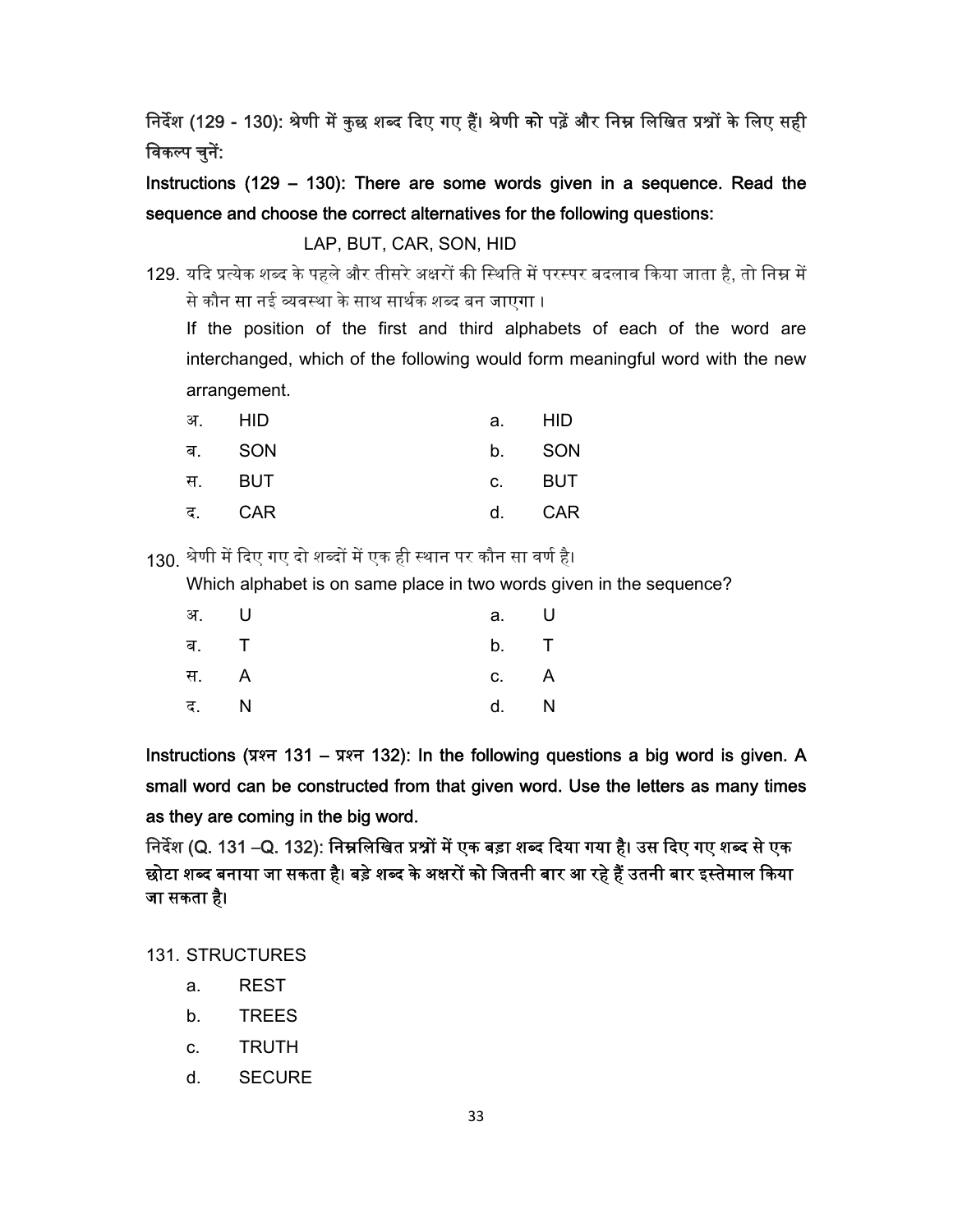132. JOURNALIST

- a. JOURNEY
- b. NATION
- c. TOURIST
- d. RATIO

133. सार्थक शब्द बनाने के लिए अक्षरों YMEUCRR को पुनर्व्यवस्थित करें। उस सार्थक शब्द का मध्य अक्षर क्या ह? ै

Rearrange the jumbled letters YMEUCRR to form a meaningful word. What is the middle letter of that meaningful word?

| अ. R        | a. R   |  |
|-------------|--------|--|
| ब. M        | b. M   |  |
| स. <b>E</b> | $c.$ E |  |
| द. C        | d. C   |  |

134. दिए गए अनुक्रम में छोड़ी गई संख्या ढूंढे 8 80 880 ? 137280

Find the missing number in the given sequence

8 80 880 ? 137280

| अ. | 9680  | а. | 9680  |
|----|-------|----|-------|
| ब. | 10560 | b. | 10560 |
| स. | 1820  | c. | 1820  |
| द. | 8800  | d. | 8800  |

निर्देश (प्रश्न 135 – प्रश्न 136): X और Y के बीच एक संबंध है। निम्नलिखित प्रश्नों में X दिया गया है। प्रश्न के मताबिक Y के लिए सही विकल्प चुनें

Instructions (Q. 135 – Q. 136): There is a relation between X and Y in the following questions. X is given. According to the question find the correct alternatives for Y

135. X, Yद्वारा तैयार किया जाता है। X चीनी है तो Y है

X is prepared by Y. If X is sugar then Y is

| अ. | गड़   | а. | Jaggery   |
|----|-------|----|-----------|
| ब. | हलवा  | b. | Halwa     |
| स. | गन्ना | c. | Sugarcane |
| द. | रसायन | d. | Chemical  |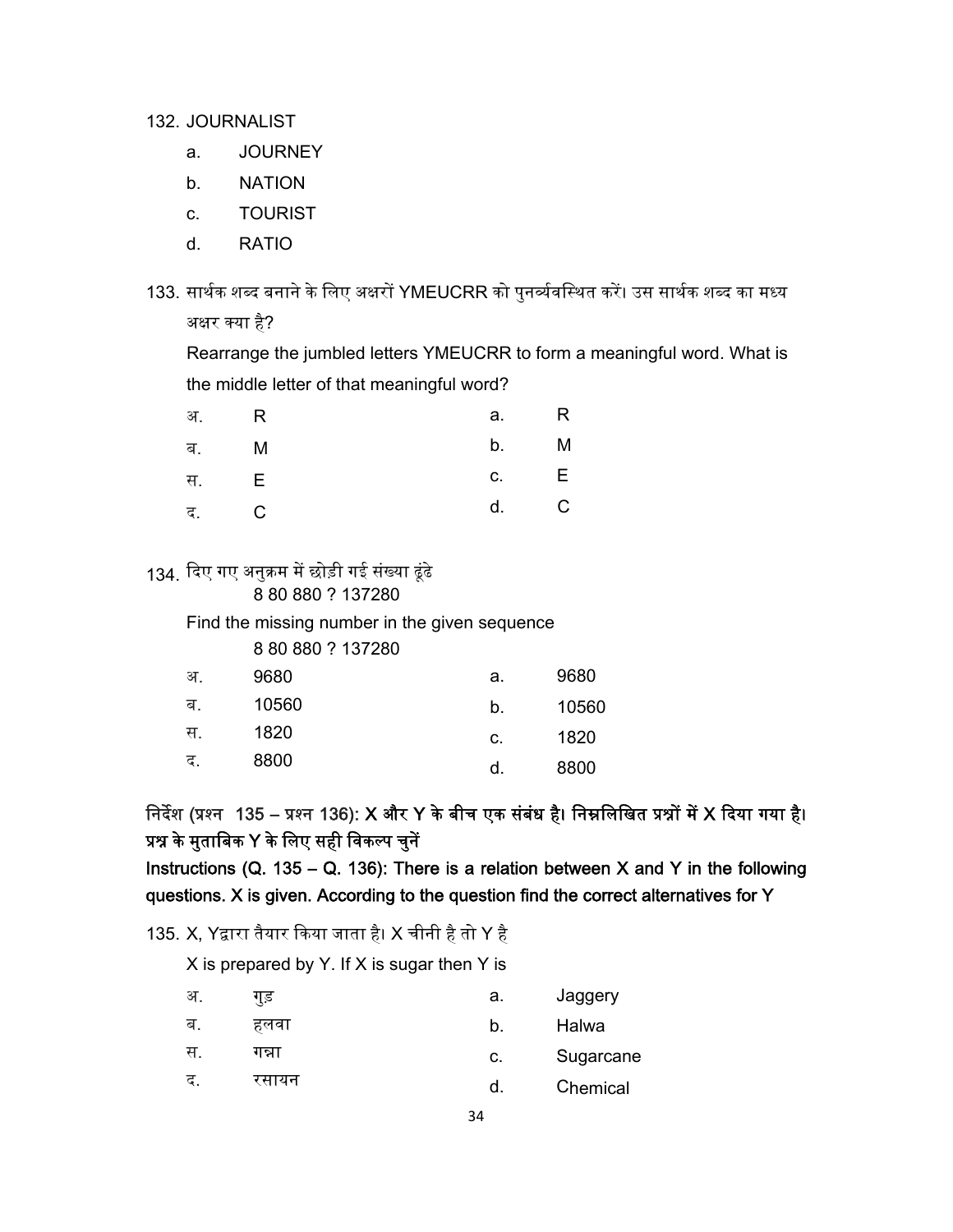# 136. X, Y द्वारा उत्पन्न होता है। यदि X धुआं है तो Y है

X is generated by Y. If X is smoke then Y is

| अ. | आग    | . а. | Fire |
|----|-------|------|------|
| ब. | लकड़ी |      | Wood |

- स. पानी c. Water
- द. िबजली d. Electricity

# 137. यिद

|    | $6*4*3=463$    |             |   |
|----|----------------|-------------|---|
|    | $6*9*8=986$    |             |   |
|    | $8*4*? = 468$  | तब? ढूंढे   |   |
|    | If $6*4*3=463$ |             |   |
|    | $6*9*8=986$    |             |   |
|    | $8*4*? = 468$  | Then find ? |   |
| अ. | 3              | a.          | 3 |
| ब. | 4              | b.          | 4 |
| स. | 5              | C.          | 5 |
| द. | 6              | d.          | 6 |

# 138. "HAMT"का दर्पण प्रतिबिंब क्या है

What is the mirror image of "HAMT"?

| अ. TMAH | а. – | TMAH    |
|---------|------|---------|
| ब. TWAH |      | b. TWAH |
| स. TWAH |      | c. TWAH |
| द. HAMT |      | d. HAMT |

139. "खतरा" शब्द के साथ हमेशा क्या शािमल ह? ै

What is always involve with the word "danger"?

| अ. | दुश्मन | а. | Enemy  |
|----|--------|----|--------|
| ब. | आक्रमण | b. | Attack |
| स. | भय     | C. | Fear   |
| द. | मदद    | d. | help   |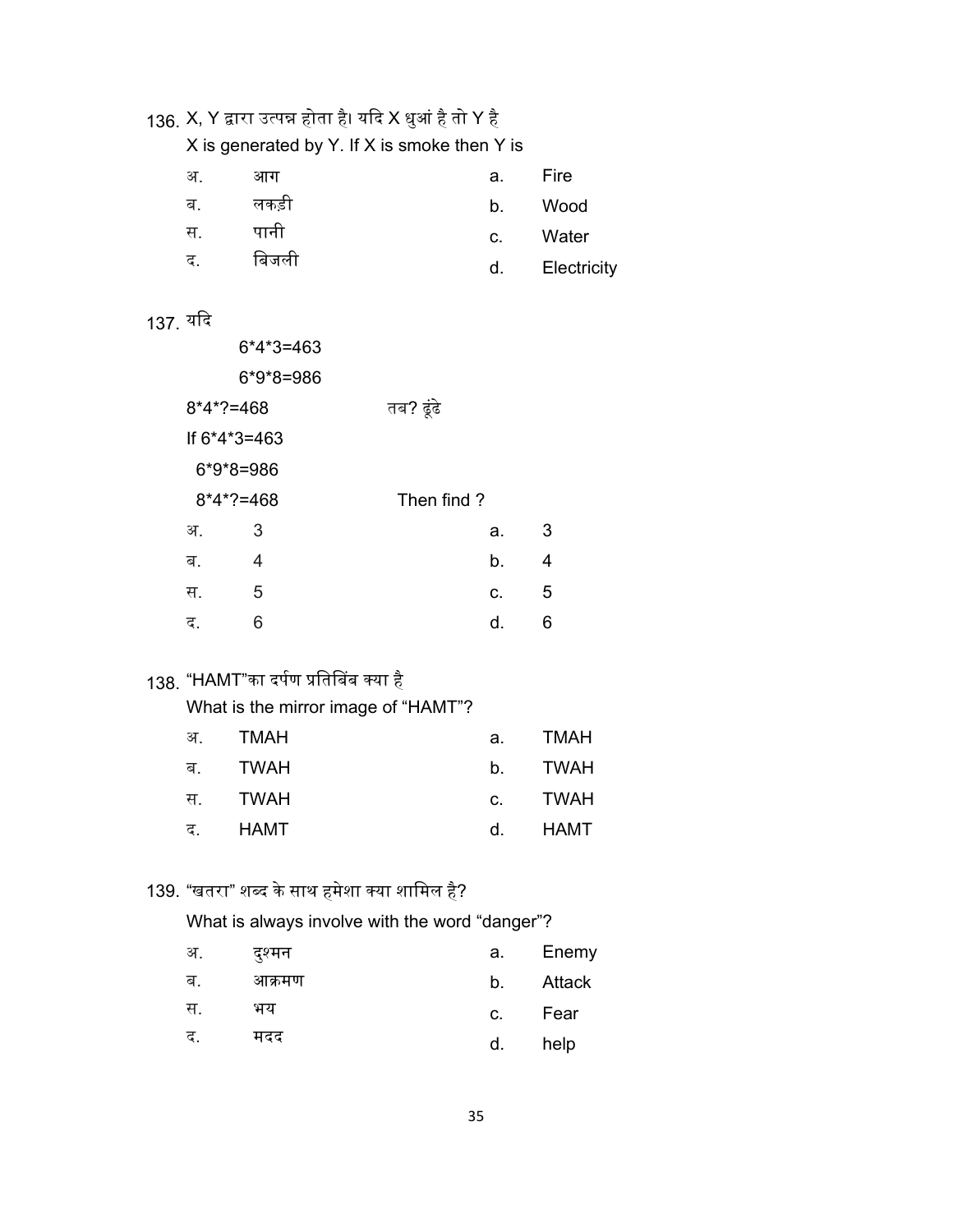140. यदि स्वर (A,E,I,O,U) को पहले पांच अभाज्य संख्याके मान दिए जाते हैं तब सभी स्वरों का कुल मूल्य क्या है? If the vowels (A,E,I,O,U) are given the values of first five prime numbers. Then what is the total value of all the vowels?

| अ. 27 | а. – | - 27    |
|-------|------|---------|
| ब. 28 |      | b. 28   |
| स. 11 |      | $c.$ 11 |
| द. 18 |      | d. 18   |

 $141$  वैश्विक शांति हासिल की जा सकती है Global peace can be achieved by

| अ. | बल द्वारा                       | а. | By force                    |
|----|---------------------------------|----|-----------------------------|
| ब. | यद्ध स                          | b. | By war                      |
| स. | सहनशीलता से                     | C. | By tolerance                |
| द. | सह-अस्तित्व को प्रोत्साहित करके |    | By encouraging Co-existence |

- 142. निम्नलिखित में से कौन सा मनुष्य और प्रकृति के बीच एक आदर्श सामंजस्य पैदा कर सकता है? Which of the following creates a perfect harmony between man and nature can be created?
	- अ. अिधक तकनीक का उपयोग
	- ब. अधिक संसाधनों का उपयोग
	- स. आराम के अिधक साधन
	- द. प्राकृतिक संसाधनों का संरक्षण
- a. Using more technology
- b. Using more resources
- c. Creating more means of comfort
- d. Conserving natural resources
- 143. निम्नलिखित में से किस से आप को लगता है कि विभिन्न समुदायों के लोगों के बीच बेहतर समझ आएगी?

Which of the following do you think will bring better understanding among people of different communities?

- अ. सभी को सम्मान देकर a. By giving respect to all
- ब. कानून को अधिक सख्ती से लागू करके b. Enforcing law more strictly
- स. अपराधी को दंडित करके
- द. दूसरों से बात नहीं करके
- c. Punishing offender
	- d. By not talking to others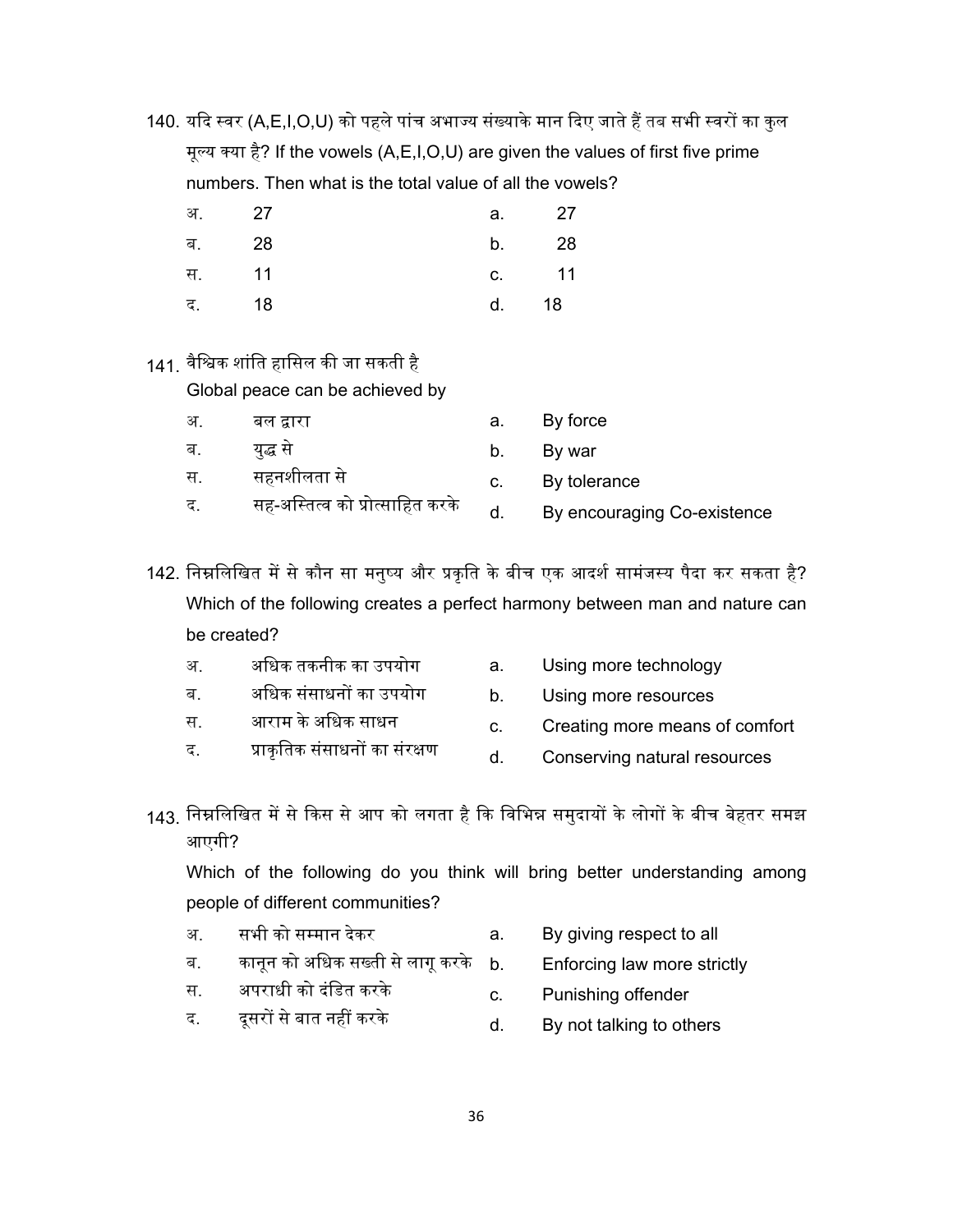## 144. निम्नलिखित में से किस से नागरिक स्थितियों में सुधार किया जा सकता है

By which of the following the civic conditions can be improved

- अ. केवल अधिक सड़कों का निर्माण करके ब. जानकारी के िलए केवल अिधक नोटिस बोर्ड रख कर स. नागरिक आदतों के लिए केवल लोगों को पुरस्कृत करके द. नागरिक आदतों के महत्व के बारे में लोगों को शिक्षित करके a. By construction of more roads only b. By putting up more notice boards onlyfor information c. Only by rewarding people for following civic habits d. By educating people about the importance of civic habit 145. कथन "मैं भविष्य में बेहतर कर सकता हूं" निम्नलिखित में से किसका उदाहरण है: The statement "I can do better in future" is an example of which of the following: अ. सकारात्मकता ब. डींग हांकना a. Positivity b. Boastfulness
	- स. अहंकार c. Arrogance
	- द. आलोचना d. Criticism

## $146.$  सही कथन चुनें:

Choose the correct statement:

- अ. निर्णय लेने की ज़िम्मेदारी लेने से a. बचें taking decision.
- ब. निर्णय लेने के दौरान दूसरों पर िवचार मत करो.
- स. निर्णय केवल अपनी जरूरतों को पूरा करना चाहिए.
- द. स्वीकार करें, अगर लिया गया िनणर्य गलत है
- Avoid to take responsibility of
- b. Do not consider others while taking decision
- c. Decision should fulfill own needs only
- d. Accept, if the taken decision is wrong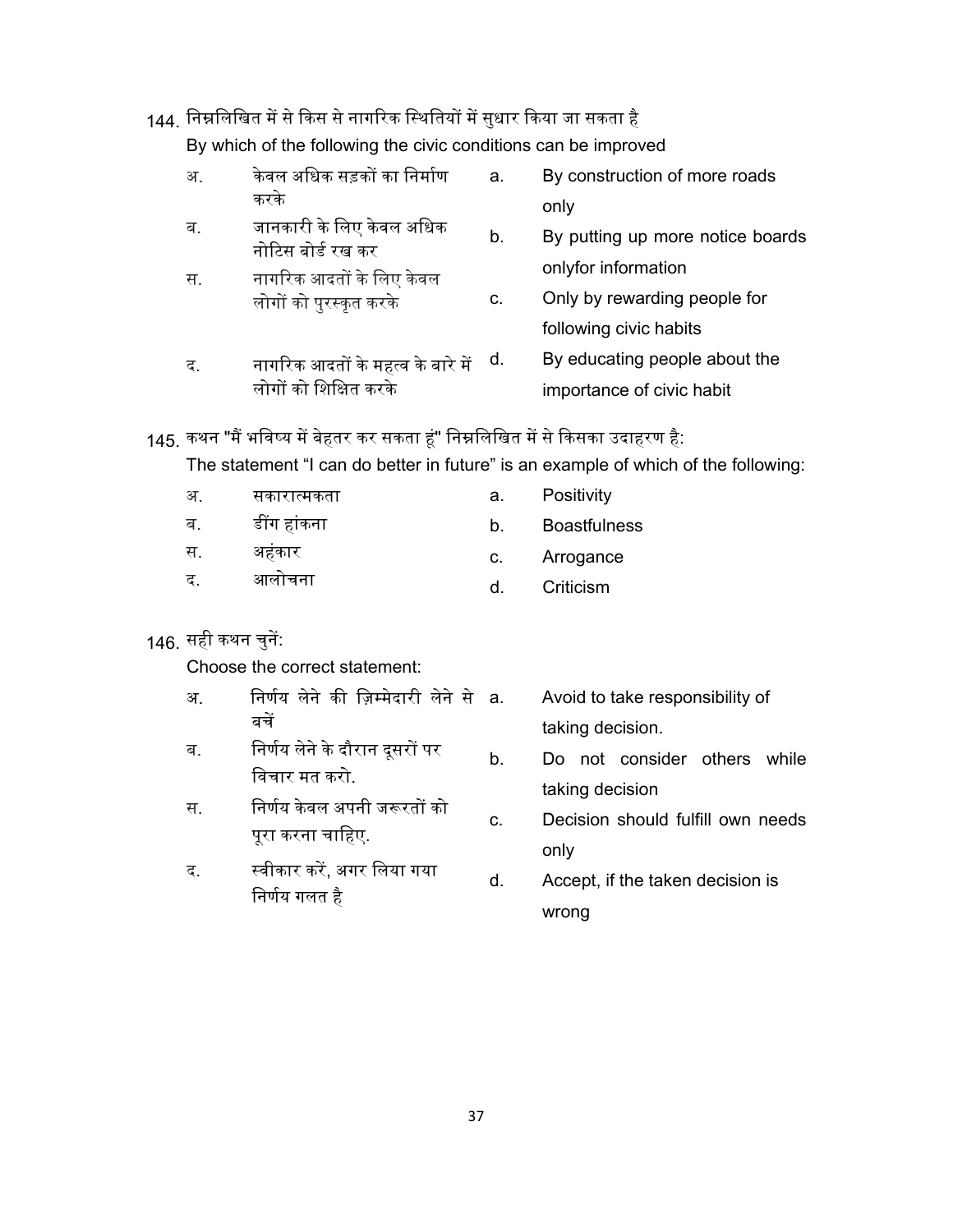#### 147. यदि आप किसी टीम के सदस्य हैं तो निम्न में से कौन सा कथन सत्य है?

Which of the following statement is true if you are a member of a team?

- अ. मैं केवल अपनी व्यक्तिगत सफलता a. में विश्वास करता हूं I believe only in my individual
- ब. सुझे मेरी टीम के कप्तान पसंद नहीं हैं इसलिए मैं सहयोग नहीं करूंगा
- स. मैं अपनी टीम का कप्तान बनना चाहता हं
- द. मैं अपनी टीम में किसी भी मत भेद को हल करने के िलए शांितपूवर्क बातचीत करूंगा
- success b. I do not like the captain of my
- team so I will not co-operate
- c. I want to be the captain of my team
- d. I will negotiate peacefully to resolve any differences in my team

148. स्टीफन हॉकिंग के बारे में सबसे उल्लेखनीय तथ्य यह था:

The most remarkable fact about Stephen Hawking was:

- अ. वह प्रतिभाशाली थे a. He was brilliant
- ब. वह गणित और भौतिकी के बारे में उत्साही थे
- स. उन्होंने कई नए सिद्धांत दिए
- द. उन्होंने अपनी विकलांगता के खिलाफ लड़ा और आशा नहीं छोड़ी
- 
- b. He was passionate about mathematics and physics
	- c. He gave many new theories
	- d. He fought against his disability and did not give up hope

#### 149. एक अच्छे वक्ता को:

A good speaker

- अ. शारीिरक हाव भाव को नजर a.Should not ignore body language अंदाज नहीं करना चाहिए
- ब. समय सीमा पर विचार नहीं करना चाहिए
- स. सरल भाषा का उपयोग नहᱭ करना c.Should not use simple language चाहिए
- द. दूसरों को नहीं सुनना चाहिए
- b.Should not consider time limit
- 
- d.Should not listen to others